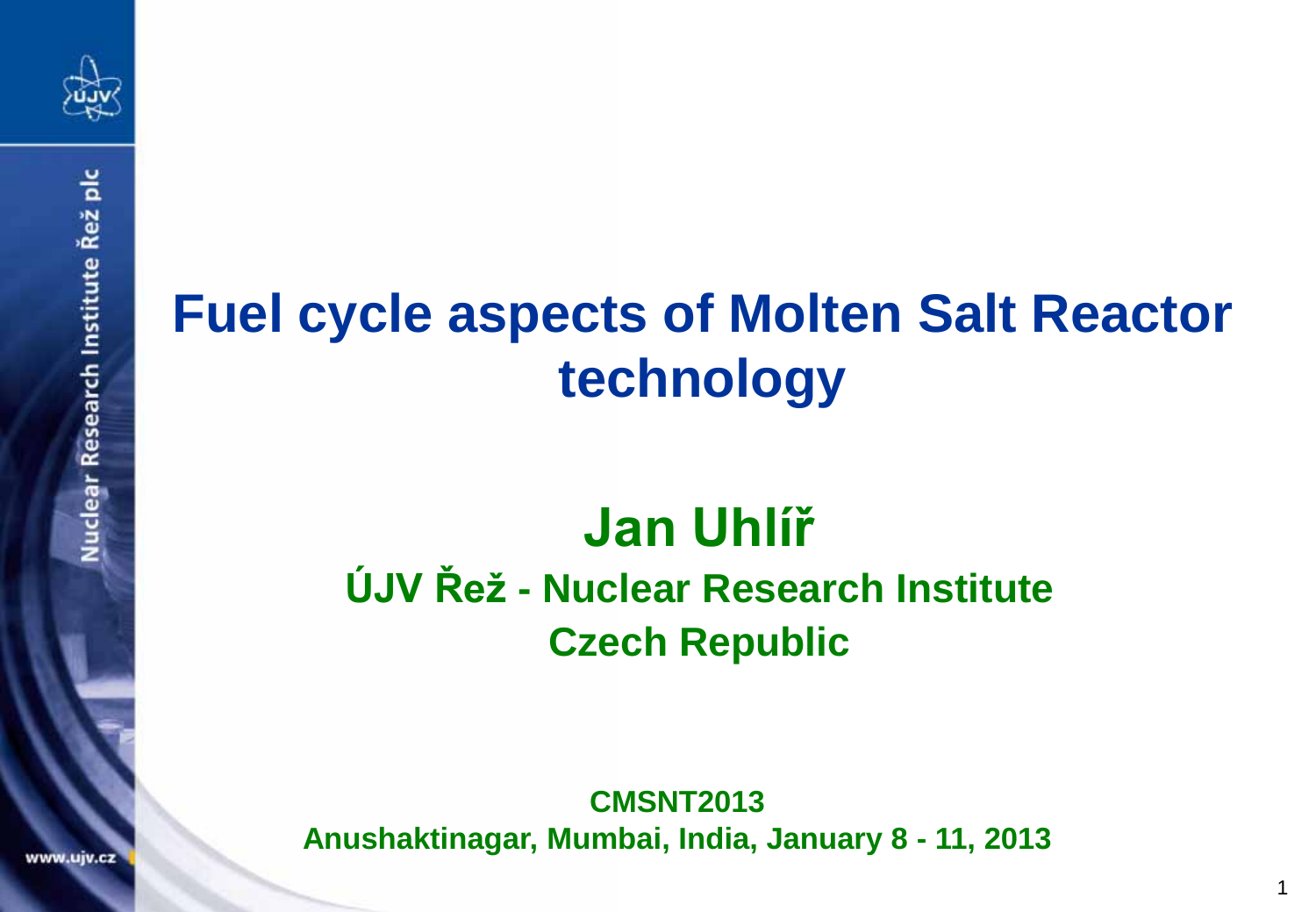

# **MSR – non classical reactor type**

- q **Specific features of MSR comes out from the use of liquid (molten-salt) fuel circulating in the primary circuit.**
- q **MSR can be operated either as thorium breeder (in thermal or fast/resonance spectrum) within the 232Th – 233U fuel cycle or as actinide transmuter (in resonance/epithermal spectrum) incinerating transuranium fuel.**
- q **Typical fuel: fluorides of actinides dissolved in fluoride carrier salt.**

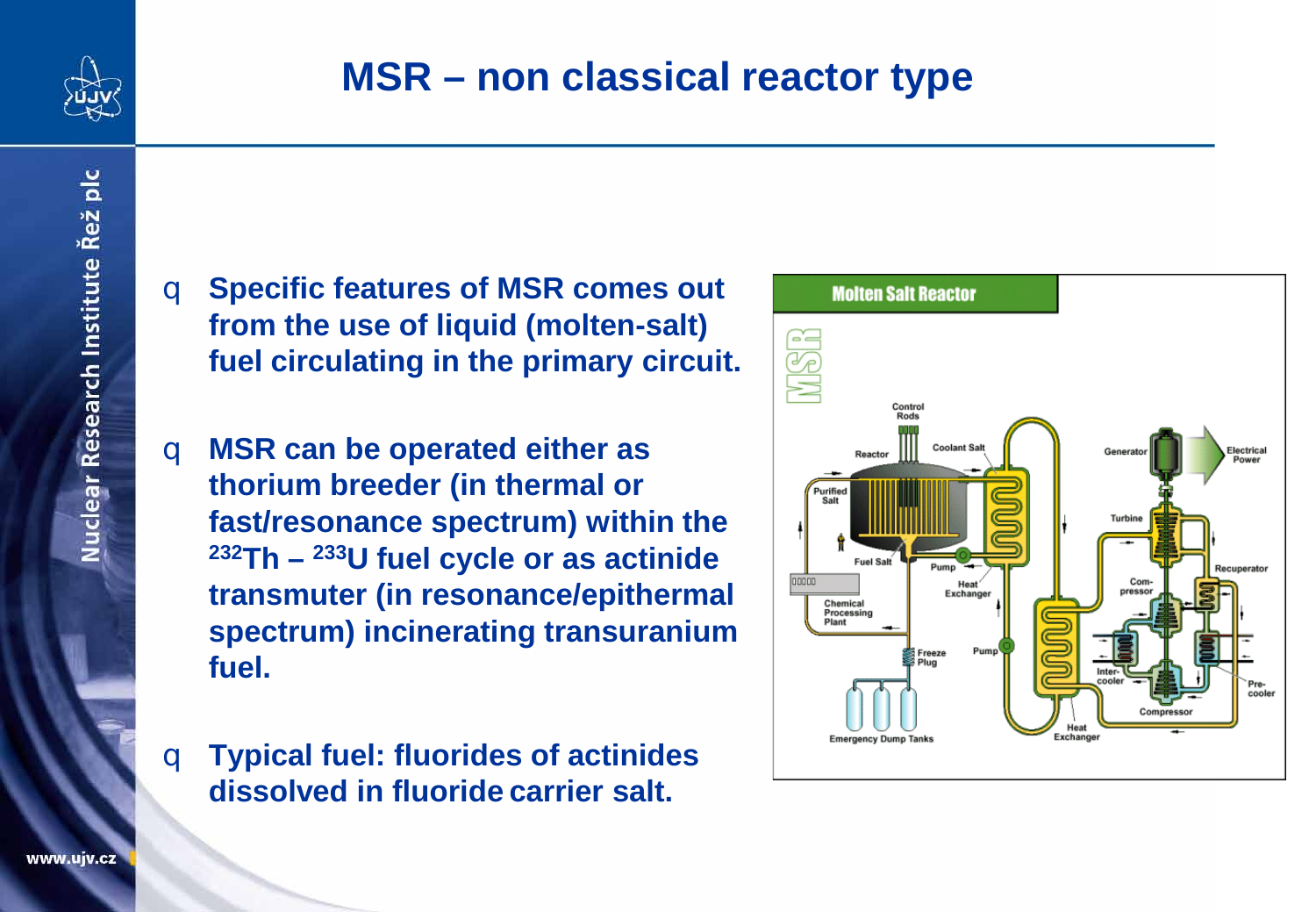

Nuclear Research Institute Řež plc

### **MSR – thorium breeder**

- **q** MSR is the only reactor system from the GEN IV reactor family for which the thorium fuel is considered.
- $q^{233}$ U is the only fissile material in the thorium
	- uranium fuel cycle
- q MSR Th breeder with higher breeding cannot be operated without the on-line reprocessing
- **q** Typical fuel: ThF<sub>4</sub> and UF<sub>4</sub> dissolved in <sup>7</sup>LiF BeF<sub>2</sub> carrier molten salt.

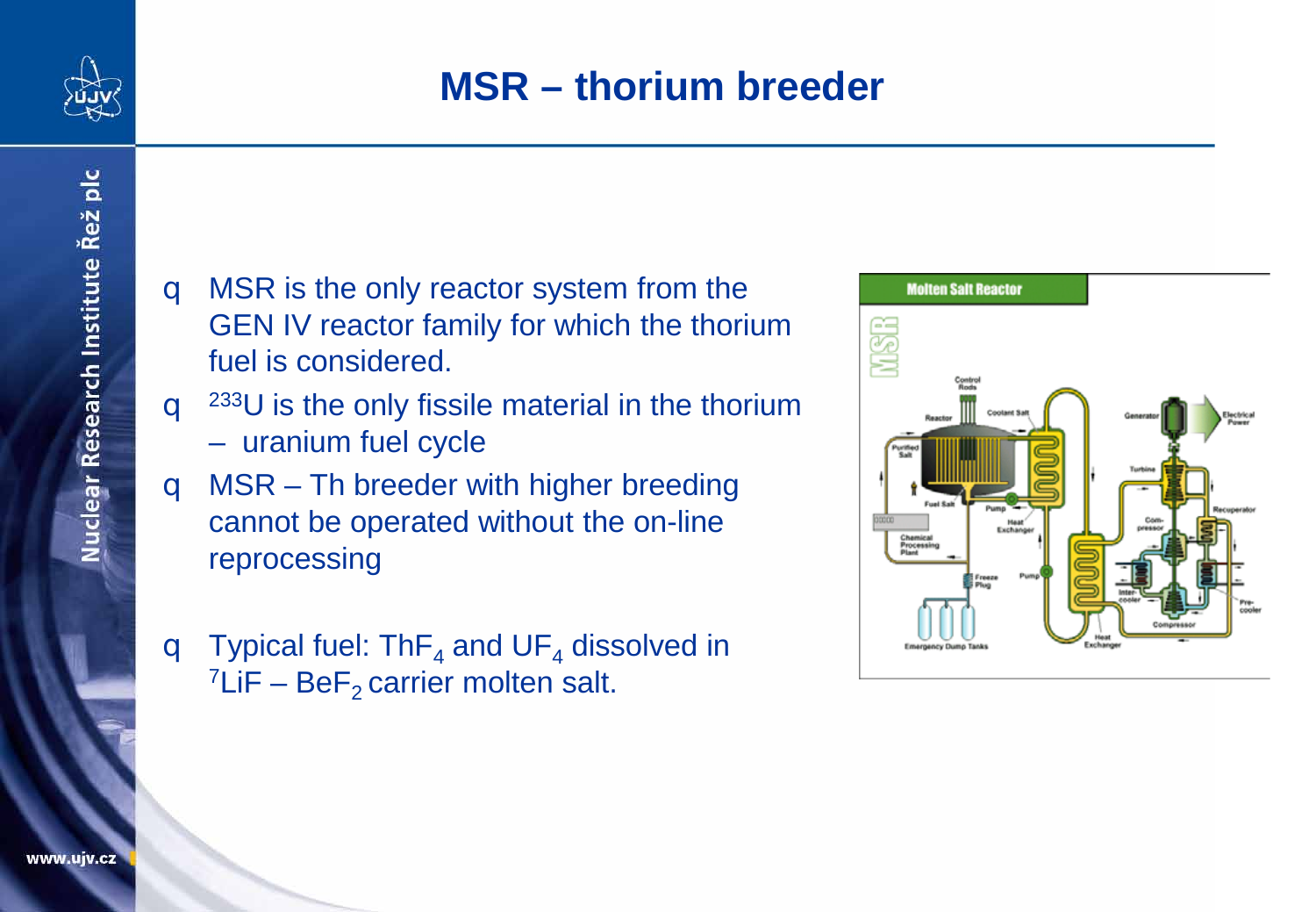

### **Fuel cycle technology in MSR system**



Nuclear Research Institute Řež plc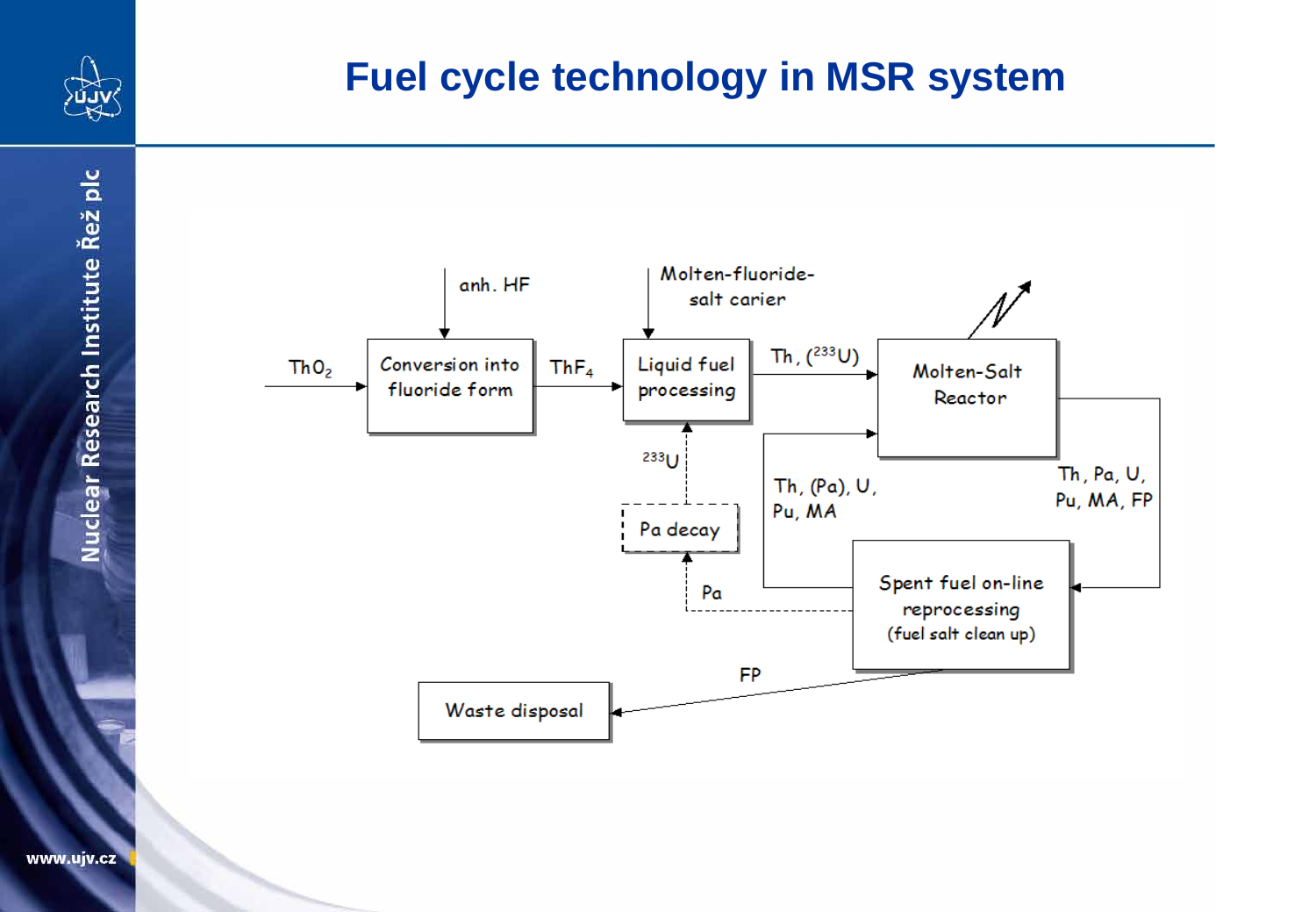

- **To keep the reactor in steady-state conditions by continuous cleaningup of the primary (fuel) circuit salt.**
- q **To clear away neutron poisons like Xe, Kr, lanthanides**
- q **To extract freshly constituted fissile material or its precursors**
	- **Desirable reaction in the reactor core (MSR – Th-breeder): 232Th (n,γ)**®**233Th(β- )**®**233Pa(β- )**®**233U**
	- $-$  Undesirable reaction: <sup>233</sup>Pa(n,γ)<sup>®</sup> <sup>234</sup>Pa(β<sup>-</sup>)<sup>®</sup> <sup>234</sup>U
- q **To secure refilling of fresh fuel into fuel (primary) circuit**  *(reprocessing technology is connected with fresh fuel feeding)*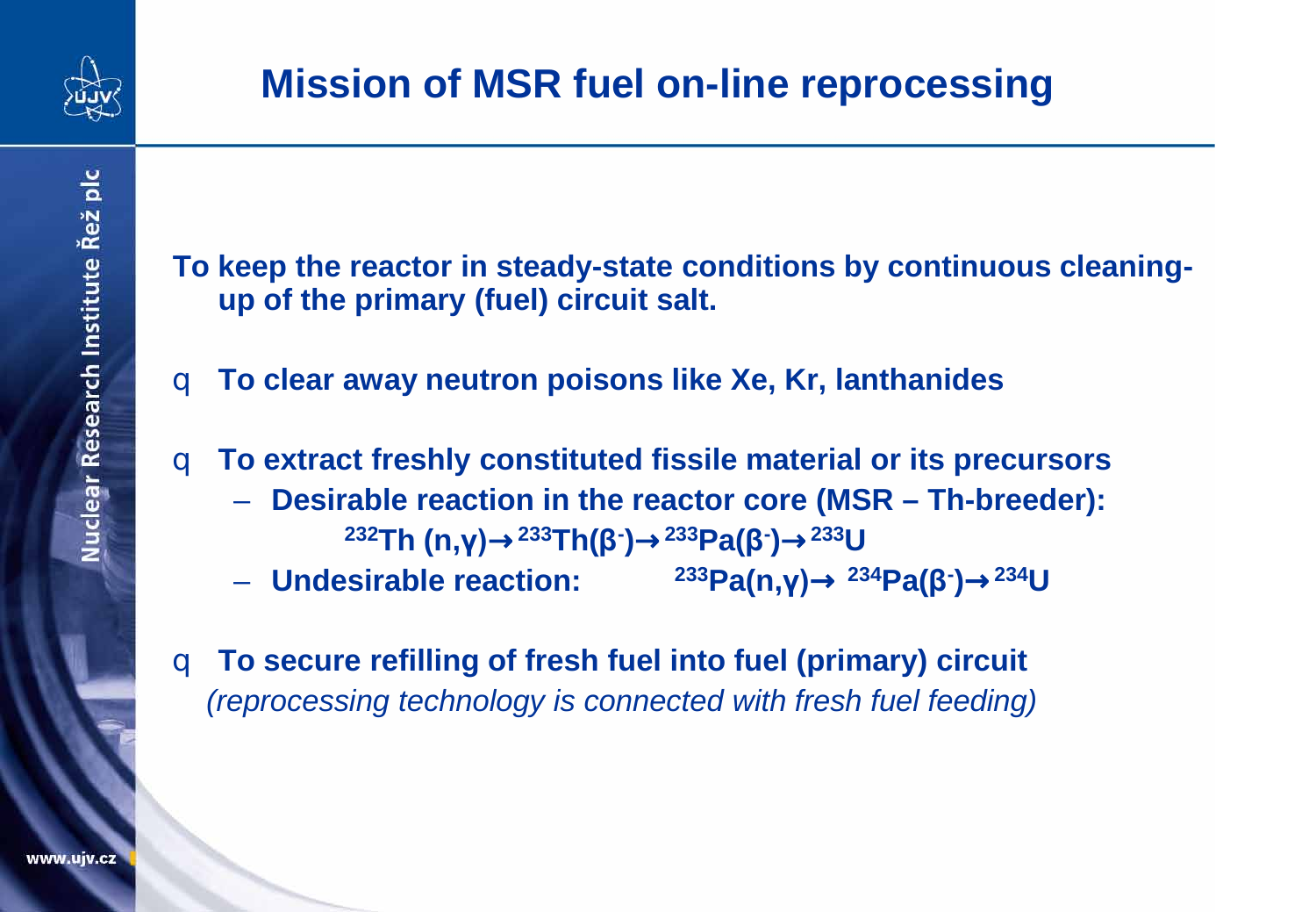

Nuclear Research Institute Řež plc

**Reprocessing technologies proposed for MSR fuel cycle are generally pyrochemical, majority of them are fluoride technologies. This is caused by the fact that MSR fuel is constituted by a mixture of molten fluorides and the technology has to be resistant to a very high radioactivity of fuel entering the process.**

Main separation techniques proposed for on-line reprocessing of MSR fuel

*Originally proposed by ORNL:*

- q **Gas extraction (He-bubbling)**
- q **Fluoride volatilization processes**
- q **Molten-salt / Liquid metal extraction processes**

*New technique under present development:*  q **Electrochemical processes**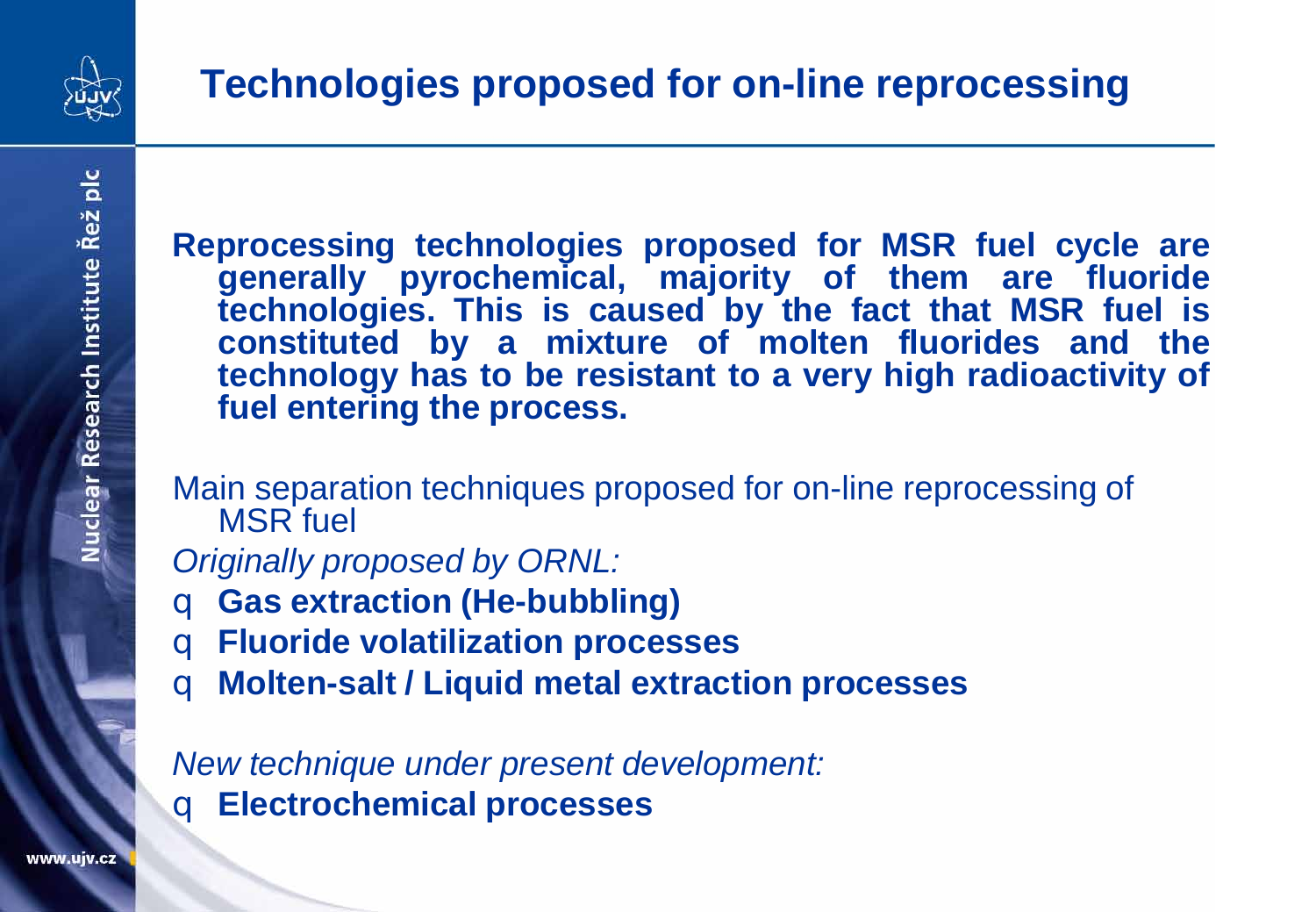

# **Selection of carrier molten salt for MSR system**

Nuclear Research Institute Řež plc

#### **Special attention has to be paid to the selection of carrier molten salt, which must exhibit several basic properties:**

- **q** Appropriate melting point and viscosity
- **q** Good thermal conductivity
- **q** Low vapor pressure
- q Radiation stability and good neutronic parameters
- **q** Chemical and thermodynamic stability
- **q** Compatibility with structural materials
- q Sufficient solubility of actinides (Th, Pa, U)
- **q** Reprocessability by adequate separation techniques

#### **FLIBE melt was selected by ORNL as the best candidate fulfilling nearly all the criteria**

*7LiF-BeF2 (acronym FLIBE, melting point 456 °C, the only problem is the reprocessability due to limited electrochemical stability).*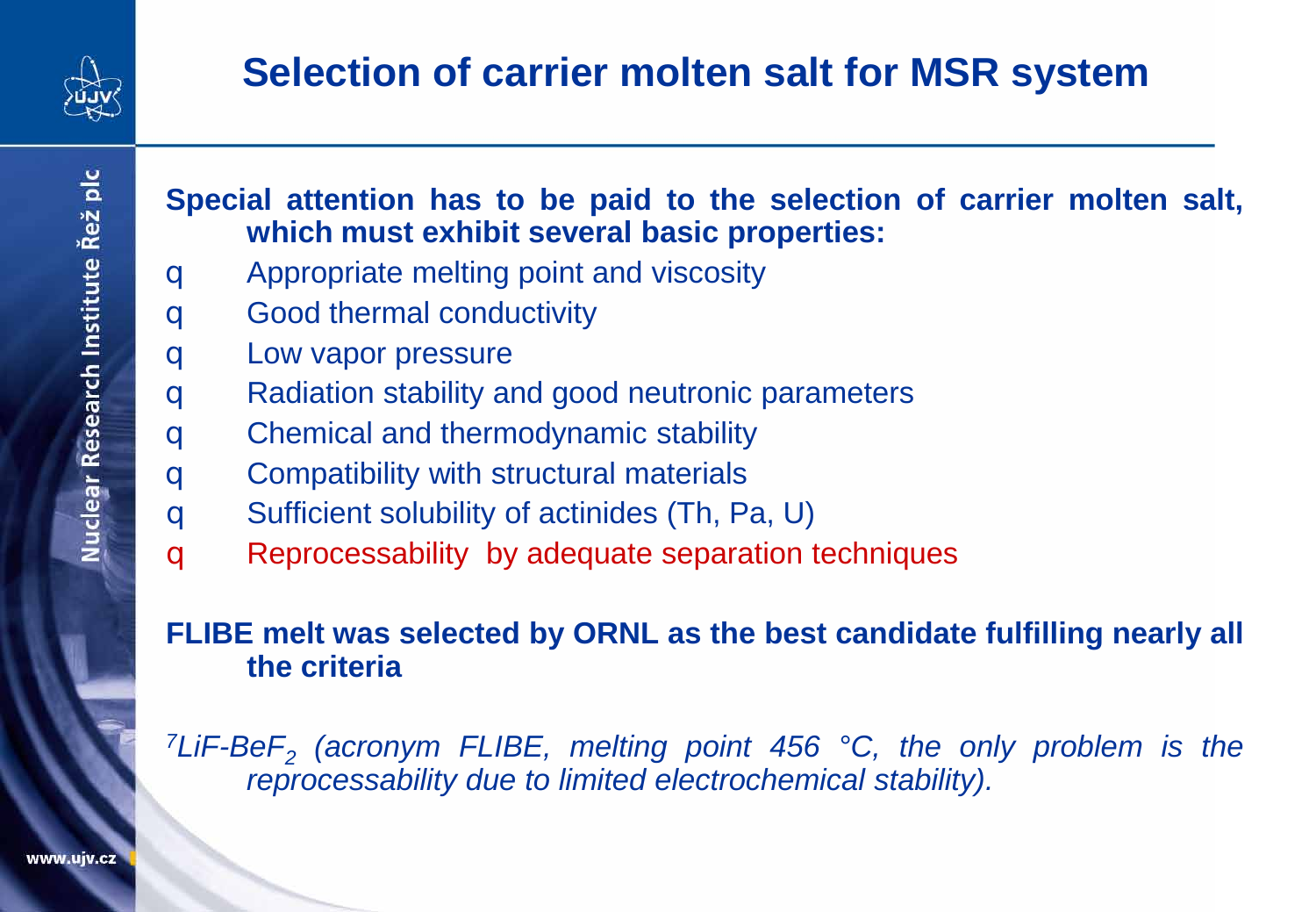

# **Molten salt carrier selection for reprocessing technology**

### **Chosen melts should meet some suitable basic characteristics:**

- q Low melting point
- **q** High solubility of actinides and fission products
- q High electrochemical stability
- q Appropriate physical properties (electrical conductivity, viscosity etc.)
- q Compatibility with some structural materials used in electrochemistry

**Unfortunately, no melt fulfilling all the requirements was found.**

#### **Suitability of individual molten salt carriers for on-line reprocessing of MSR fuel**

Carrier salt of MSR primary (fuel) circuit:

 $7$ LiF-BeF<sub>2</sub> (called FLIBE)

*Suitable for fuzed salt volatilization, noble gas extraction and partially for molten salt/liquid metal extraction*

*However, FLIBE is insufficiently electrochemically stable.*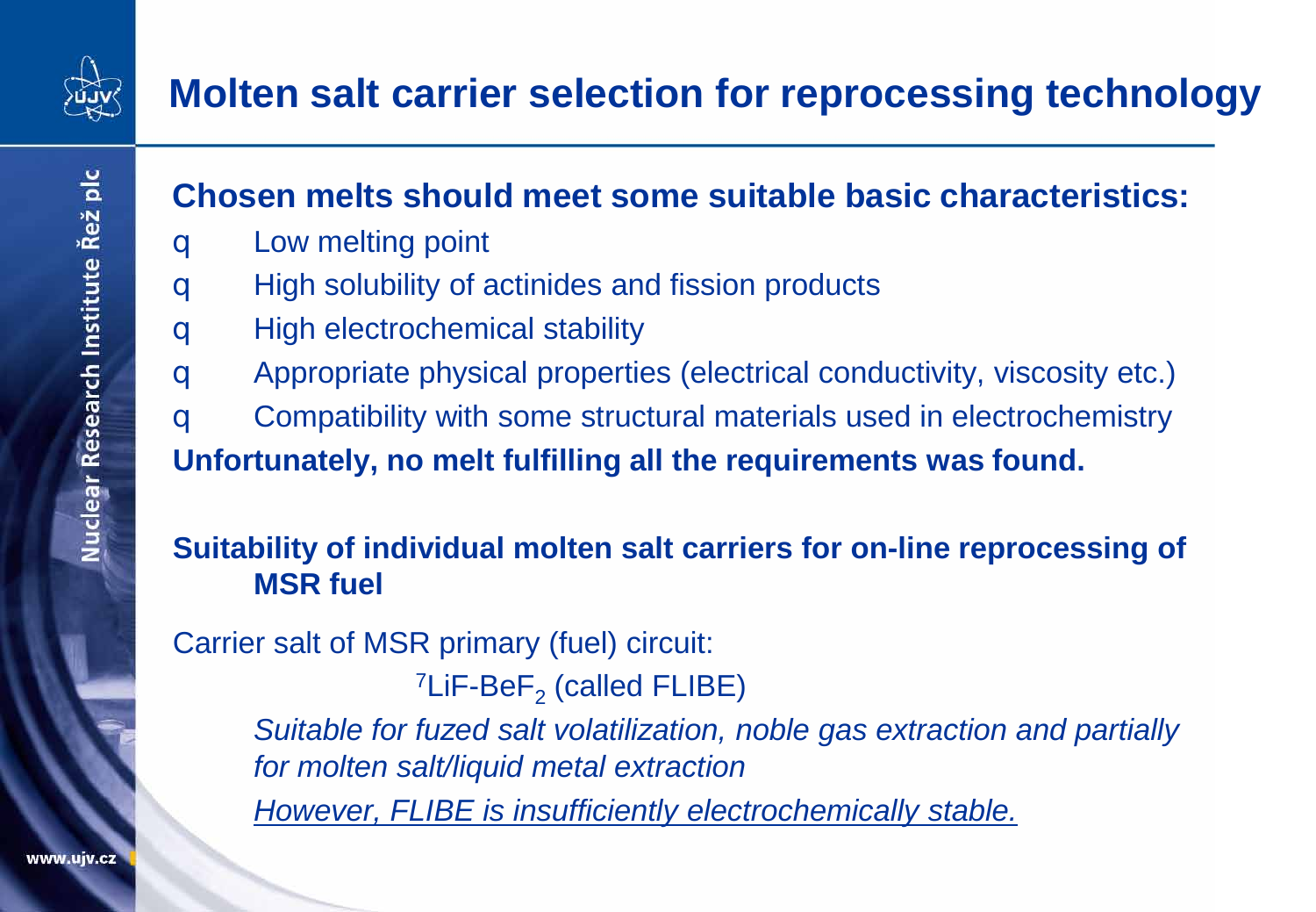

### **Development of separation technology suitable for on-line reprocessing of MSR fuel**

Carrier salt of MSR primary (fuel) circuit: <sup>7</sup>LiF-BeF<sub>2</sub> - m.p. 456 °C *However, FLIBE is insufficiently electrochemically stable.*

Carrier salts proposed for electrochemical separation processes:

LiF-BeF<sub>2</sub> *(limited use for insufficient electrochemical stability)* LiF-NaF-KF (FLINAK) - m.p. 454 °C *(also insufficient electrochemical stability)* LiF-CaF<sub>2</sub> - m.p. 766 °C *(electrochemically stable, but difficult to handle due to high melting point)* 

Possible solution – to use two of them or all three melts successively for gradual separation of individual MSR fuel components.

Suitable electrochemical separation processes: Cathodic deposition method Anodic dissolution method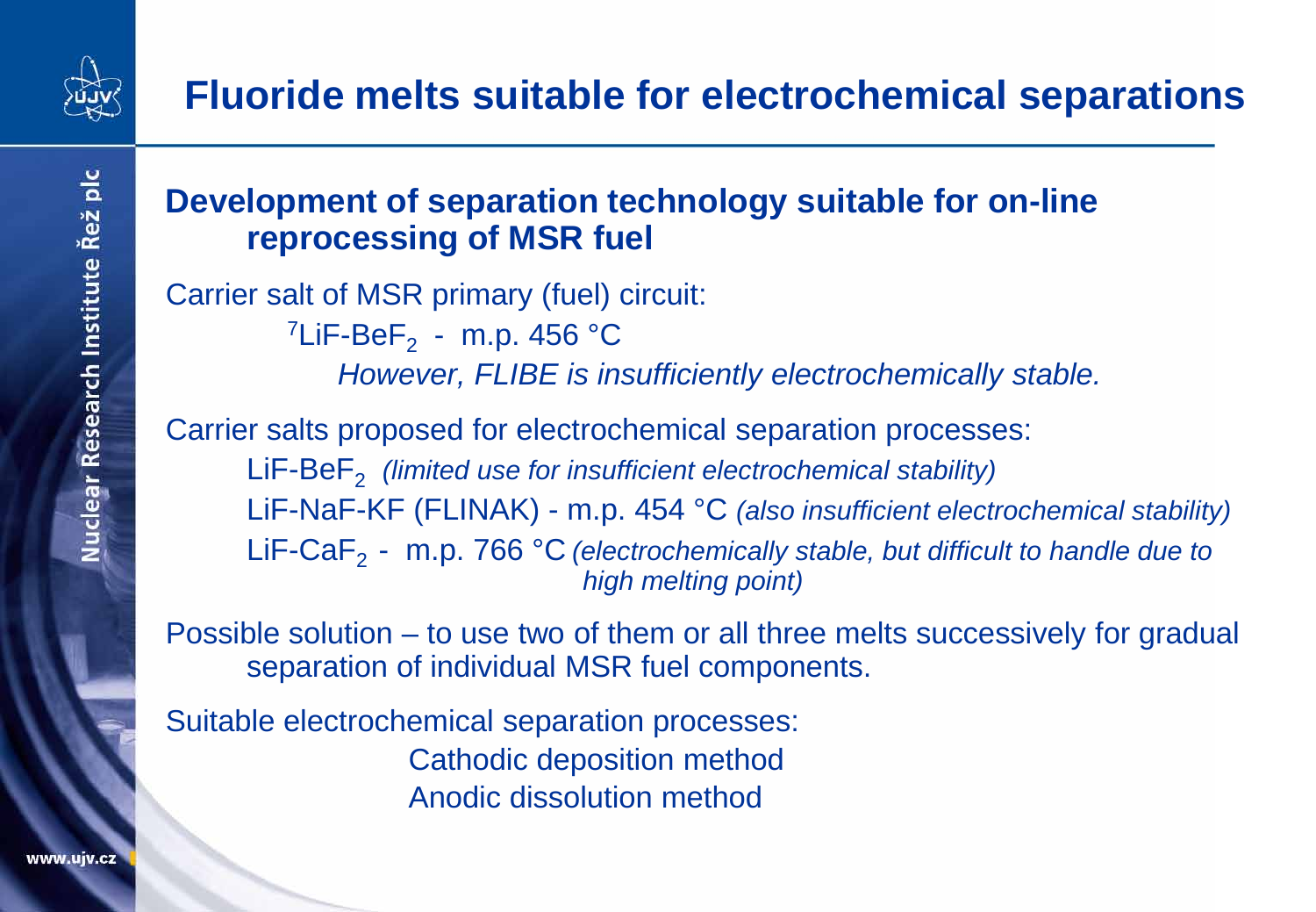

## **Laboratory research on electrochemical separation from fluoride molten-salt media**

- **q** The electrochemical measurements have been carried out in a laboratory nickel electrolyser under inert atmosphere in a three-electrode set-up.
- q A specially designed reference electrode based on the  $Ni/N<sup>2+</sup>$  red-ox couple was developed.
- q Linear Potential Sweep Cyclic Voltammetry Method has been used as the measurement technique.





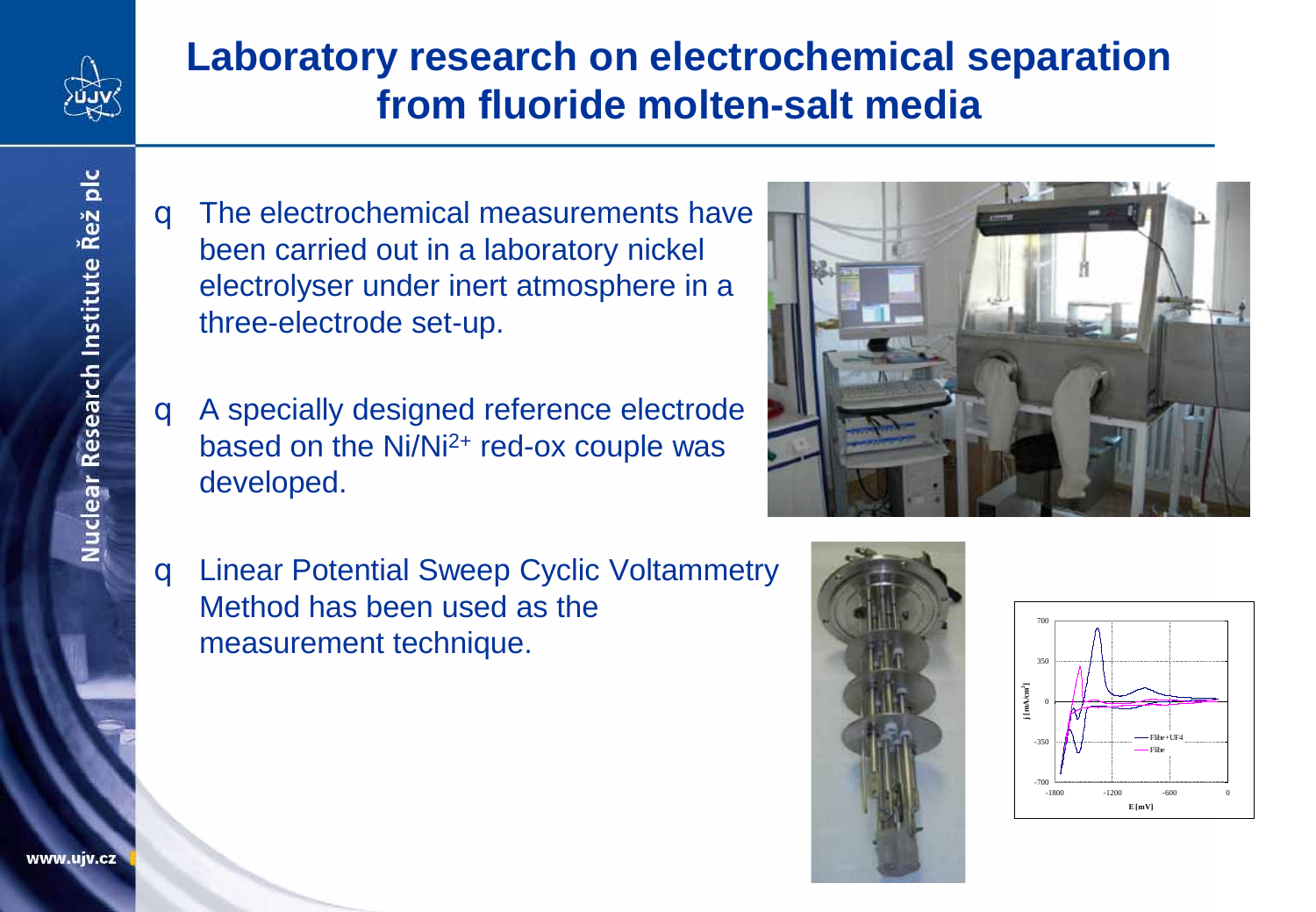

# **Instrumentation**



### **HEKA PG 310 potentiostat:**

Compliance Voltage: ±20 V Output Current: ±2 A

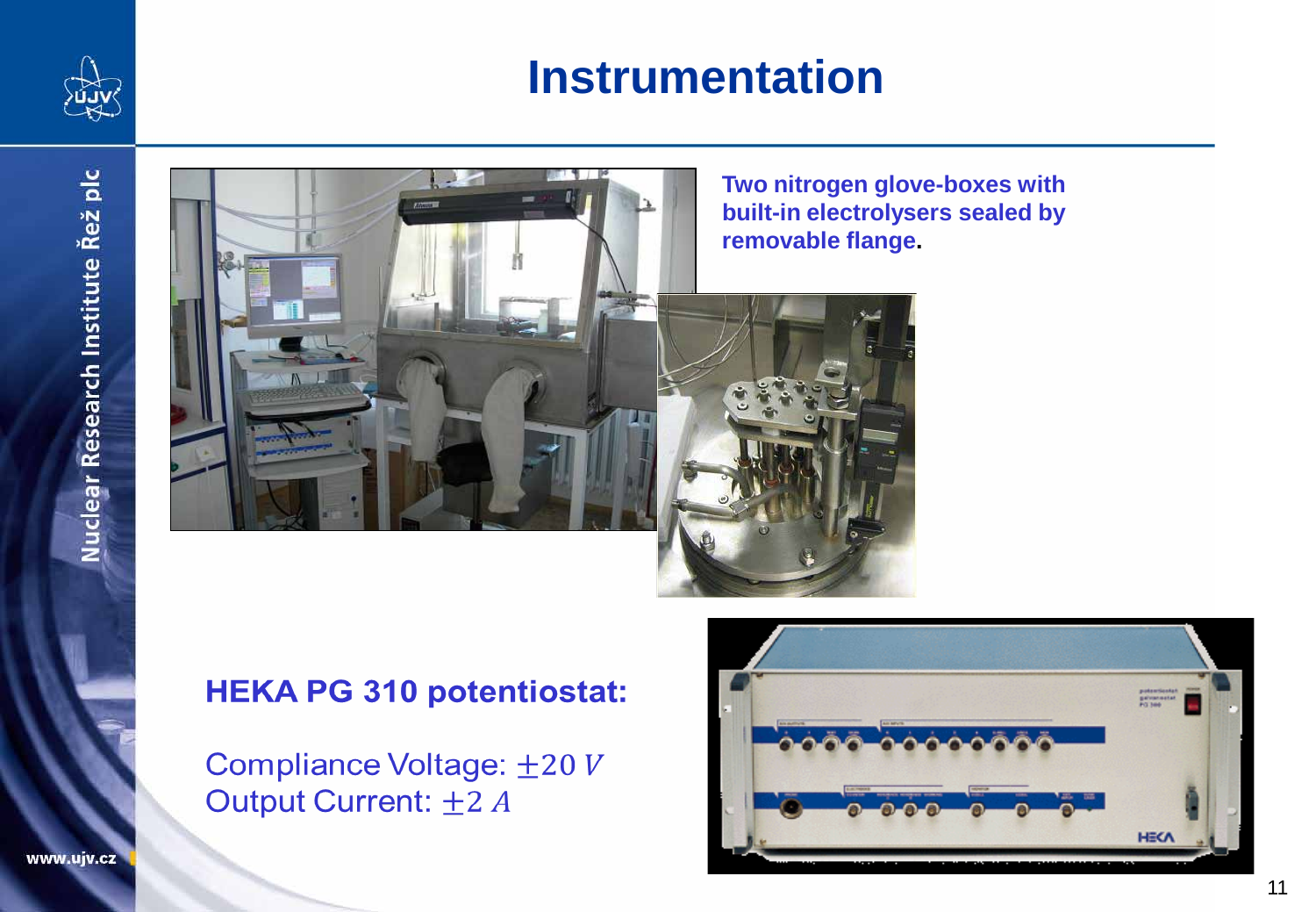

Nuclear Research Institute Řež plc

# **Instrumentation**

**Electrolyser made of Ni/Ni-based alloy (INCONEL 625) placed in a furnace offering homogenous thermal field up to 1000°C.**

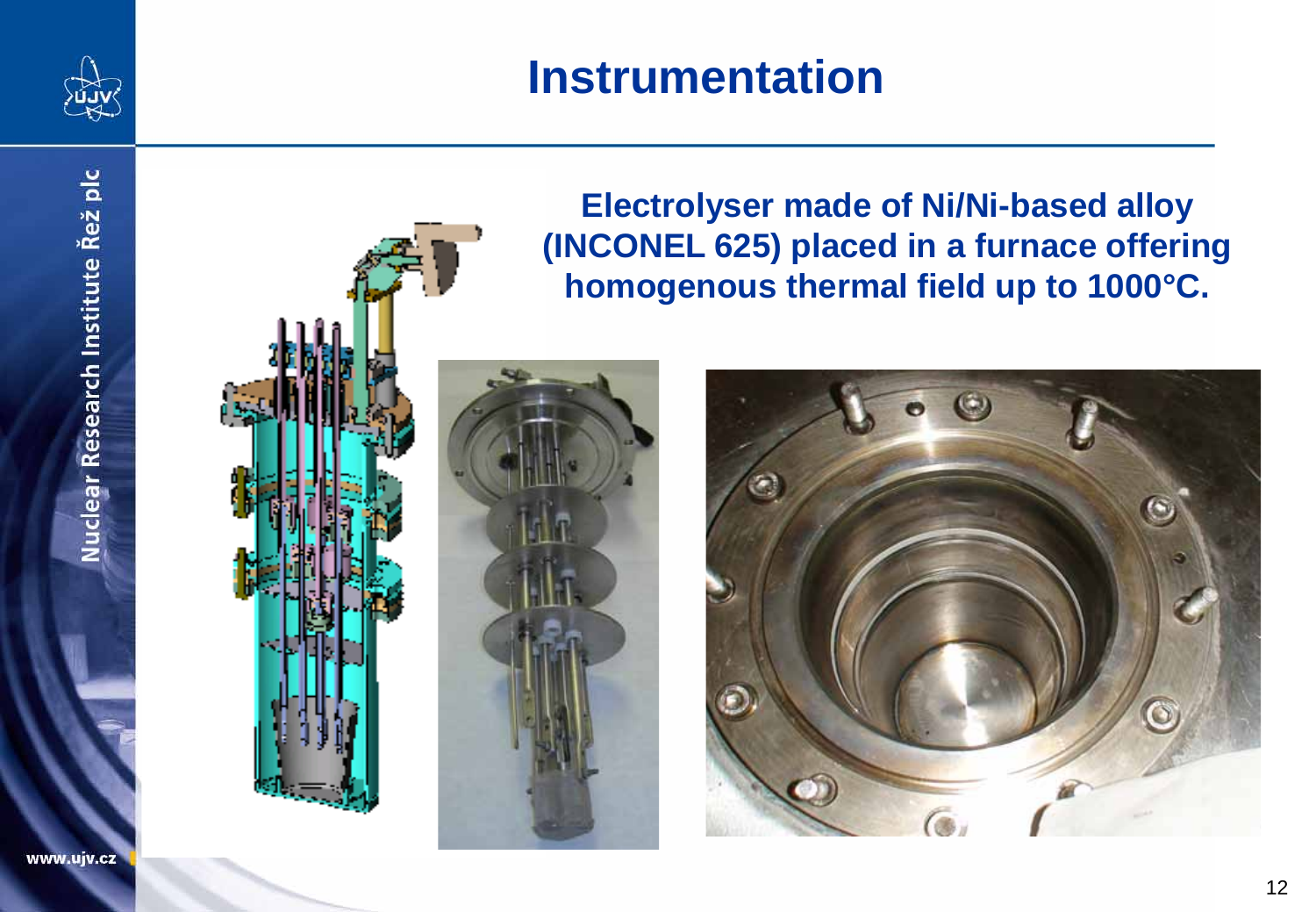



- q Using W, Mo, Ni, GC working electrodes
- q Glassy-carbon crucible
- **q** Pt or Ni/Ni<sup>2+</sup> reference

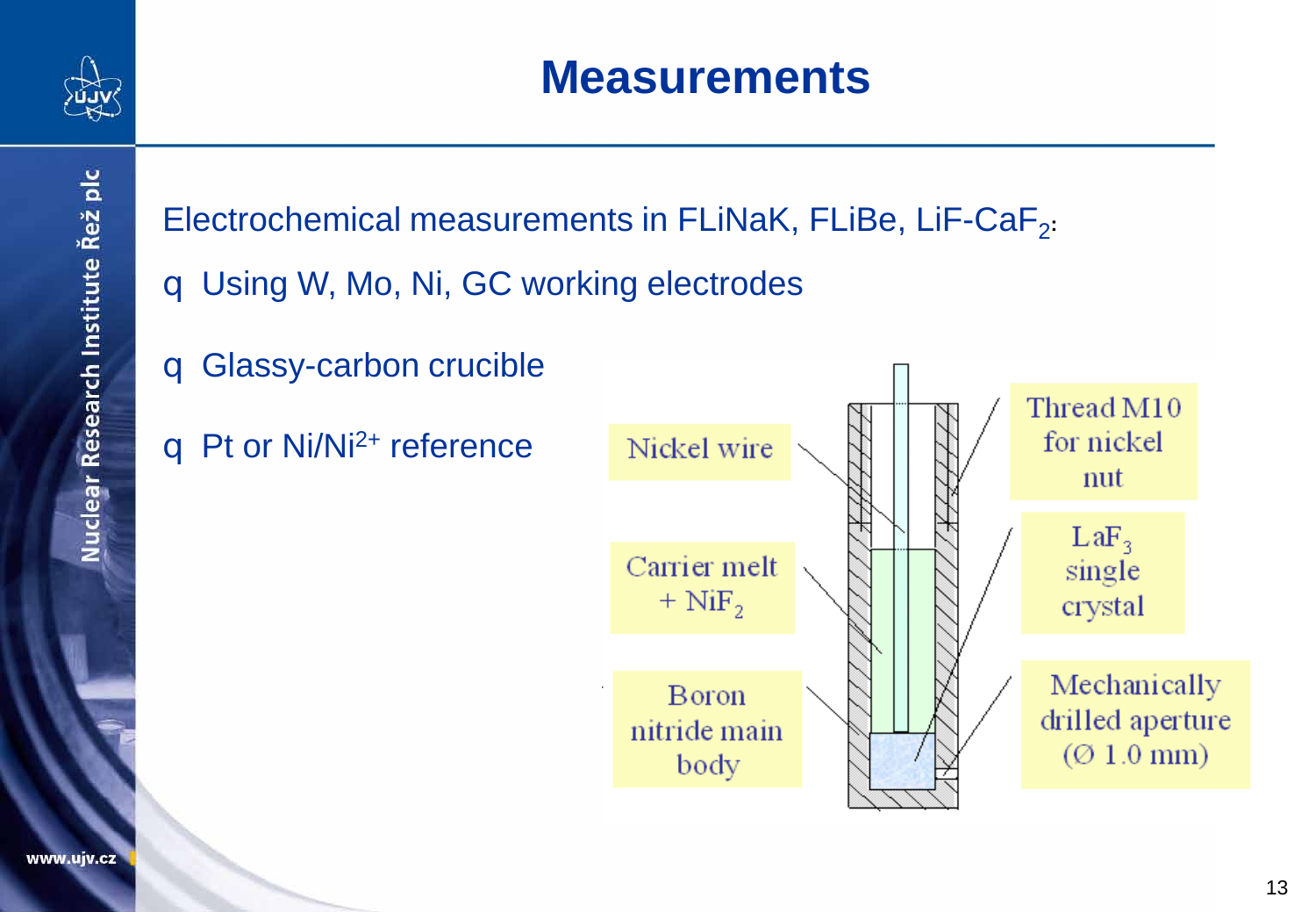

# **Measurements**

**Systems containing actinides** *(U, Th)* **and Lanthanides** *(Eu, Gd, Sm, La, Pr, …)* **are studied by variety of electrochemical methods.**

**Electrolytic experiments follow basic electrochemical studies**





**U deposit on Ni electrode**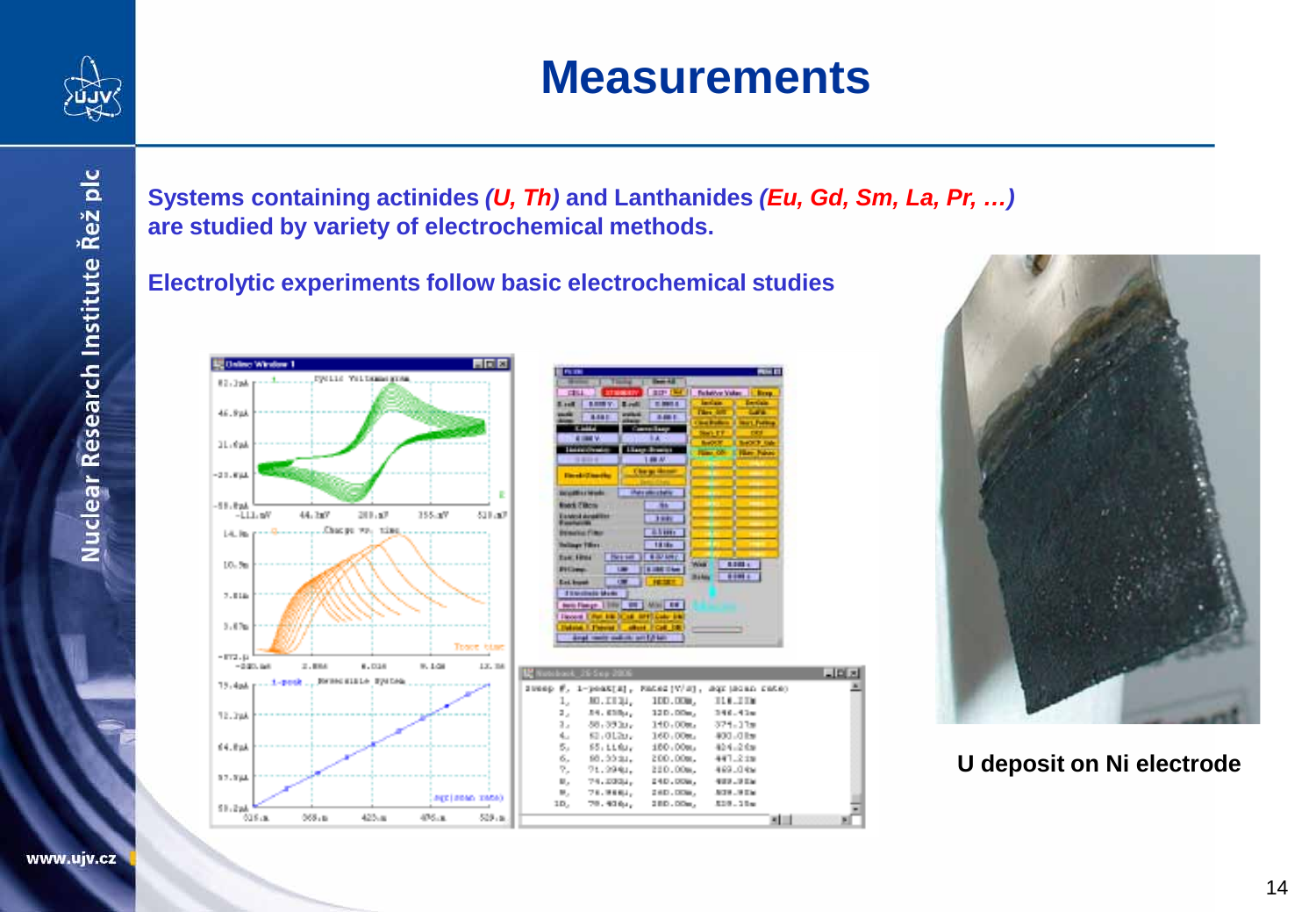

## **Evaluated red-ox potentials and reaction mechanism in various carrier salts**

| Melt                                      | FLIBE(-Na)   | $E[V]$ vs. Ni/Ni <sup>2+</sup><br>in FLIBE |         |
|-------------------------------------------|--------------|--------------------------------------------|---------|
| <b>Studied reaction</b>                   | mechanism    | Potential without / with separator         |         |
| Melt decomposition                        | one-step     | $-1.50$                                    |         |
| Uranium reduction                         | two-step     | $-0,90$                                    | $-1,40$ |
| Thorium reduction                         | No reduction |                                            |         |
| Lanthanides reduction<br>(La, Nd, Pr, Gd) | No reduction |                                            |         |

| <b>Melt</b>                 | <b>FLINAK</b>   | $E[V]$ vs. Ni/Ni <sup>2+</sup><br>in FLINAK |                        | $LiF-CaF2$ | $E[V]$ vs. Ni/Ni <sup>2+</sup><br>in $LiF-CaF2$ |         |
|-----------------------------|-----------------|---------------------------------------------|------------------------|------------|-------------------------------------------------|---------|
| <b>Studied</b><br>reaction  | mechanism       | Potential without / with<br>separator       |                        | mechanism  | Potential without separator                     |         |
| Melt<br>decomposition       | one-step        | $-2.05/$<br>$-1,80$                         |                        | one-step   | $-2.30$                                         |         |
| Uranium<br>reduction        | two-step        | $-1.20/$<br>$-0,25$                         | $-1.75/$<br>$-1,54$    | two-step   | $-1.40$                                         | $-1.85$ |
| <b>Thorium</b><br>reduction | two-step        | $-0.70$                                     | $-2.00$                | N/A        | N/A                                             | N/A     |
| Neodymium<br>reduction      | two-step        | $-1.00/$<br>$-0,70$                         | $< -2.05/$<br>$<-1,80$ | one-step   | $-2.00$                                         |         |
| Gadolinium<br>reduction     | two-step        | $-1.01 /$<br>$-0,95$                        | $<-2.05/$<br>$<-1,80$  | one-step   | $-2.10$                                         |         |
| Europium<br>reduction       | two-step        | $-0.75$                                     | $-1.95$                | one-step   | $<-2.30$                                        |         |
| Strontium<br>reduction      | not<br>observed | $<-2.05$                                    |                        | N/A        | N/A                                             | N/A     |
| Zirconium<br>reduction      | complicated     | from- $1.40^*$                              | $-1.80^*$              | N/A        | N/A                                             | N/A     |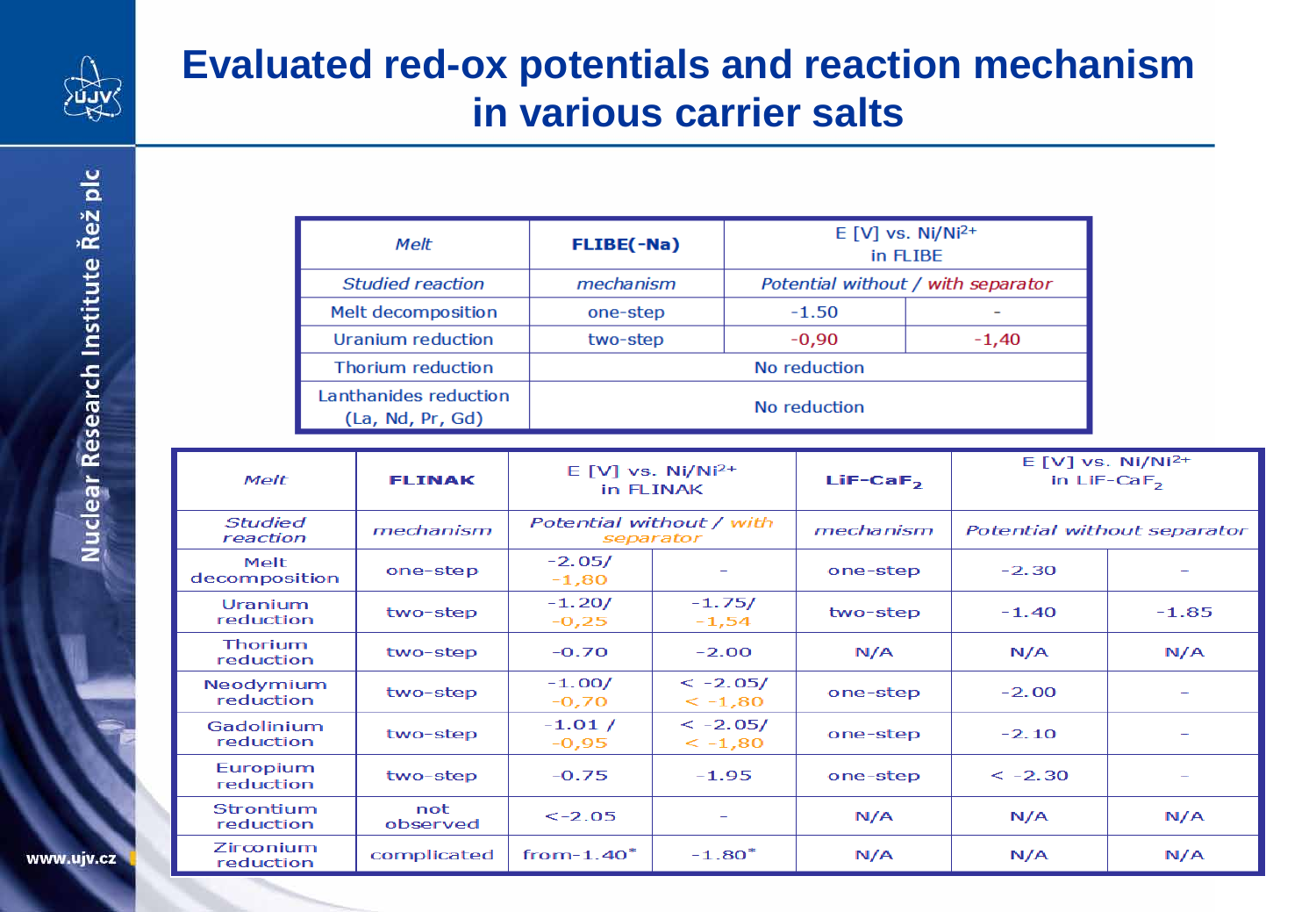

# **A survey of the studied red-ox potentials**

| Red-ox                                                                        | LiF-NaF-KF        | $LiF-CaF2$     | $LiF-BeF2$                                                    | LiF-NaF                  |
|-------------------------------------------------------------------------------|-------------------|----------------|---------------------------------------------------------------|--------------------------|
| couple                                                                        | Ref. $Ni/Ni^{2+}$ |                | in Ref $Ni/Ni^{2+}$ in Ref. $Ni/Ni^{2+}$ in Ref. $Ni/Ni^{2+}$ | in                       |
|                                                                               | FLINAKu           | $LiF-CaF2$     | $LiF-BeF2$                                                    | LiF-NaF                  |
| $U^{3+}/U^0$                                                                  | $-1.75$           | $-1.90$        | $-1.4$                                                        | $-1.4$                   |
| $U^{4+}/U^{3+}$                                                               | $-1.20$           | $-1.40$        |                                                               | $(-0.8) - (-1.25)$       |
| $\frac{U^{5+}/U^{4+}}{U^{6+}/U^{5+}}$                                         | $+0.40$           |                |                                                               | not-detected             |
|                                                                               | $+1.40$           |                |                                                               | not-detected             |
| $Th^{x+}/Th^0$                                                                | $\sim -2.00$      | $-1.70$        | out of window                                                 |                          |
| $Th^{4+}/Th^{x+}$                                                             | $-0.70$           |                |                                                               | $\blacksquare$           |
| $Nd^{2+}/Nd^{0}$                                                              | $< -2.05$         | $-2.00$        | out of window                                                 | out of window            |
| $Nd^{3+}/Nd^{2+}$                                                             | $\sim -1.00$      | not-detected   |                                                               | $-1.3$                   |
| $Gd^{2+}/Gd^{0}$                                                              | $< -2.05$         | $-2.10$        | out of window                                                 | $-1.35$                  |
| $\frac{\mathrm{Gd}^{3+}/\mathrm{Gd}^{2+}}{\mathrm{Eu}^{3+}/\mathrm{Eu}^{x+}}$ | $\sim -1.00$      | not-detected   |                                                               | $-0.55$                  |
|                                                                               | $\sim -0.75$      | not-detected   |                                                               | $-0.2$                   |
| $Eu^{x+}/Eu^{0}$                                                              | $-1.95$           | $<-2.30$       |                                                               | out of window            |
| $Zr^{4+}/Zr^{x+}$                                                             | $-1.50$           |                |                                                               |                          |
| $Zr^{x+}/Zr^0$                                                                | $-1.80$           |                |                                                               |                          |
| $Sr^{2+}/Sr^{0}$                                                              | $< -2.05$         |                |                                                               | $\overline{\phantom{a}}$ |
| $La^{3+}/La^{0}$                                                              | $< -2.05$         | $\blacksquare$ | out of window                                                 |                          |
| $Pr3+/Pr0$                                                                    | $<-2.05$          |                | out of window                                                 |                          |
| $Sm^{2+}/Sm^{0}$                                                              | $-0.8$            | $\blacksquare$ |                                                               | out of window            |
| $Sm^{3+}/Sm^{2+}$                                                             | out of window     |                |                                                               | $-1.2$                   |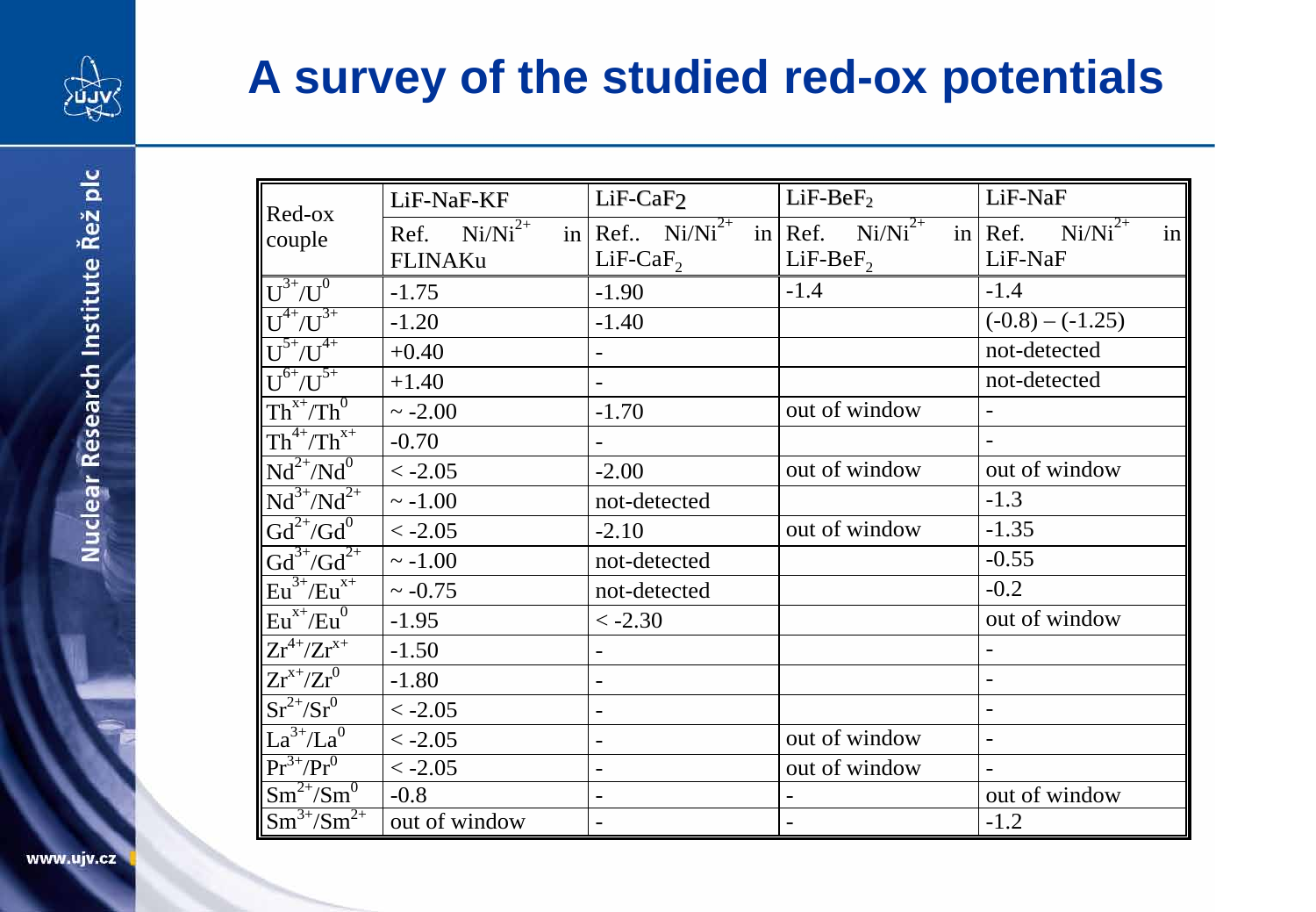

# **Separation possibilities of selected actinides and fission products (lanthanides)**

| <b>Carrier melt</b> | Separation presumed possible                                                            | Separation presumed impossible |  |
|---------------------|-----------------------------------------------------------------------------------------|--------------------------------|--|
| <b>FLIBE</b>        | U/Th<br>U / Nd, Gd, Sm, Eu, Pr                                                          | Nd / Gd                        |  |
| <b>FLINAK</b>       | U/Th<br>U / Nd, Gd, La, Sm, Eu, Pr, Sr<br>Th / La, Pr, Sr, Zr, Eu                       | Th / Nd, Gd<br>Nd / Gd<br>U/Zr |  |
| $LiF-CaF2$          | U/Th<br>U / Nd, Gd, Sm, Eu, Pr<br>Th / Nd, Gd, Sm, Eu, Pr<br>U, Th / Nd, Gd, Sm, Eu, Pr | U/Nd<br>Nd / Gd                |  |

Nuclear Research Institute Řež plc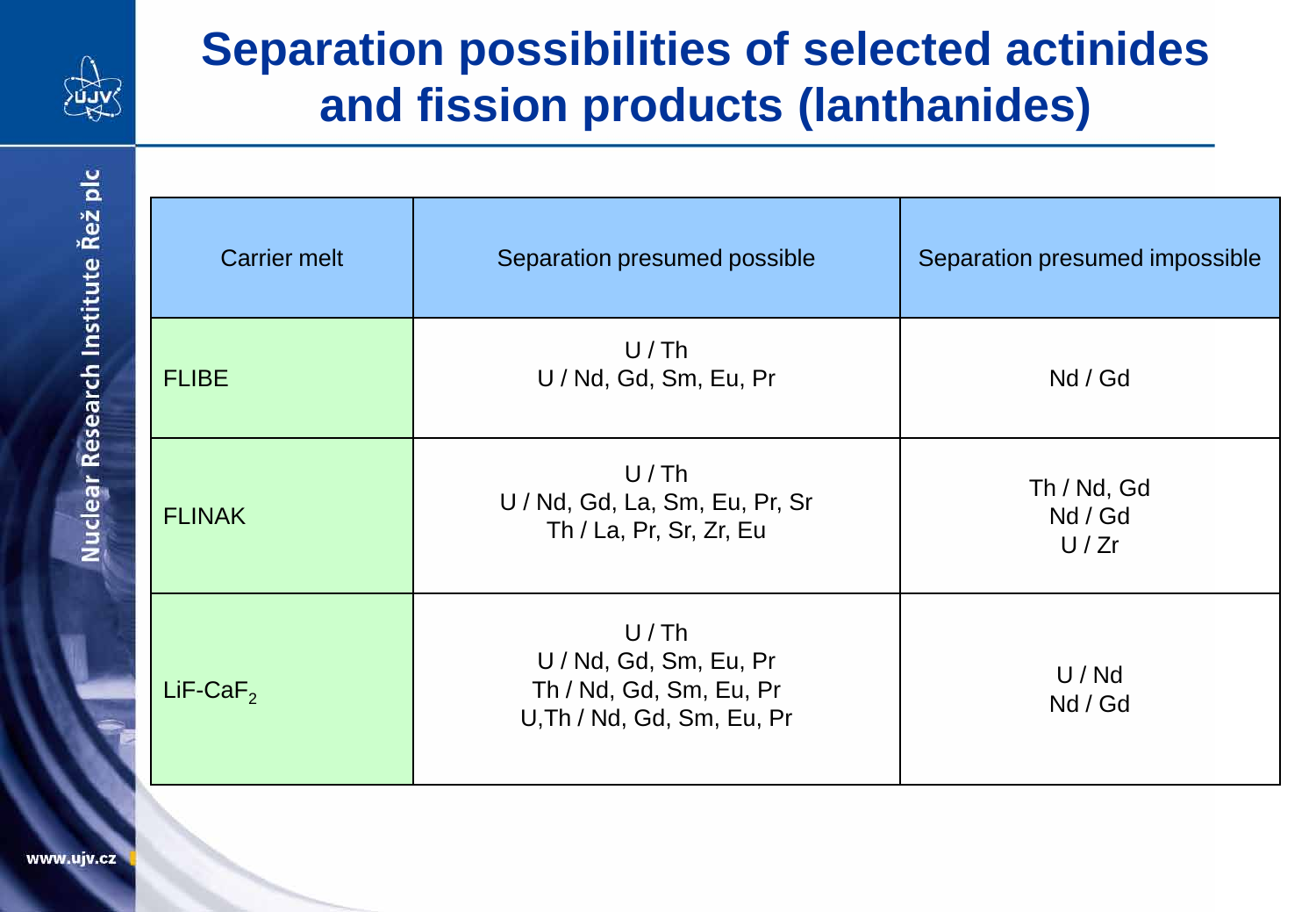

There are two possibilities of the MSR reactor core design: **-** One-fluid (single-fluid) system **– fissile and fertile materials are mixed together -** Two-fluid (double-fluid) system **– with separate** 

fissile and fertile fuel components

One-fluid system:

q **Significantly simple construction – relatively low breeding factor (~1.04)**

Two-fluid system:

q **Complicated reactor core design – excellent breeding factor (~1.1 – 1.13)**

Nuclear Research Institute Řež plc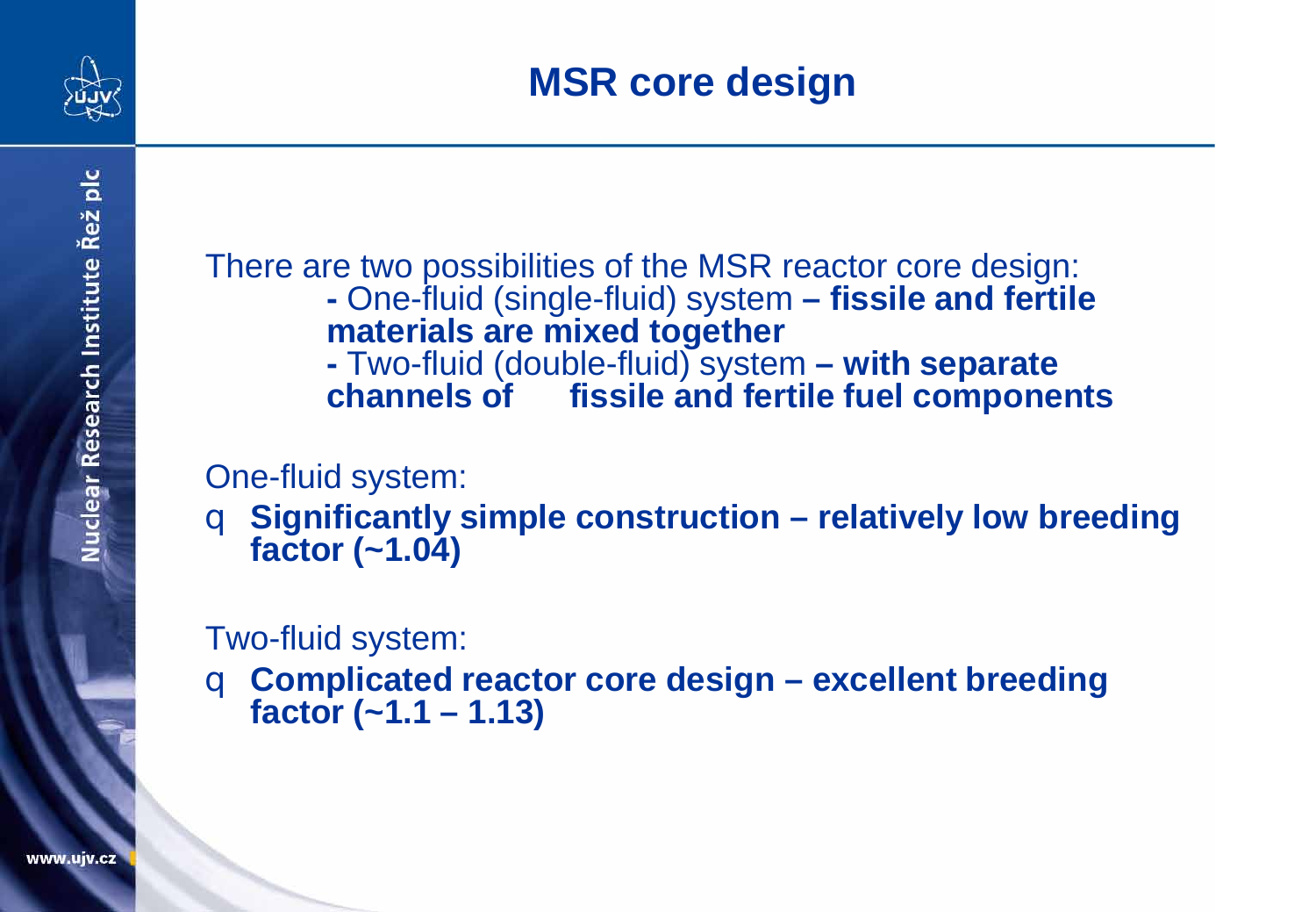

- q **To extract neutron poisons represented namely by fission products**
- q **To separate freshly breeded fissile material 233U or its precursor 233Pa.**

*As the fissile and fertile materials are present together in the single primary (fuel) circuit, the reprocessing technology must be able to separate all fuel and fission products components dissolved in the carrier salt.*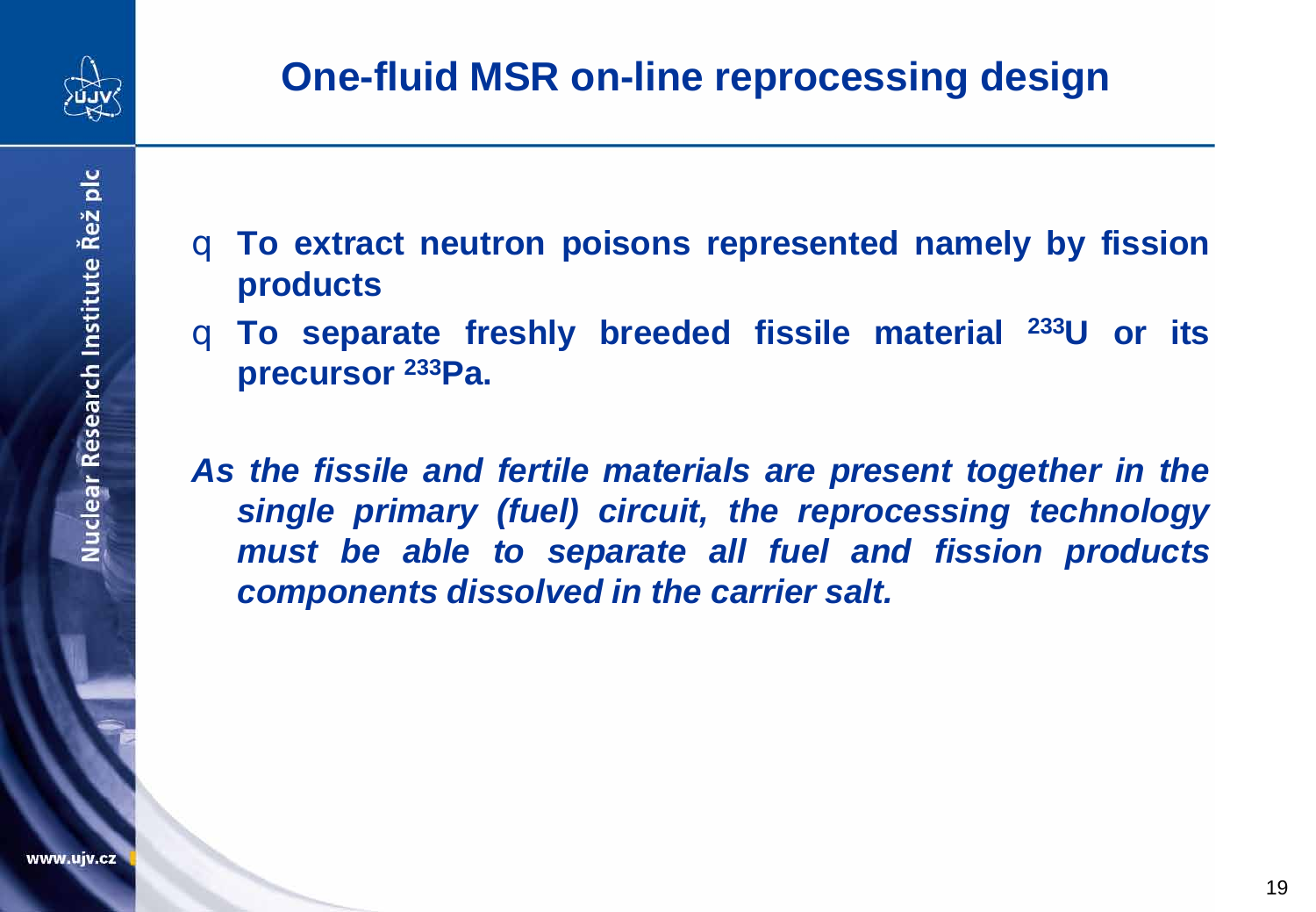

### **Conceptual flow-sheet of MSR on-line reprocessing technology** One-fluid system



www.ujv.cz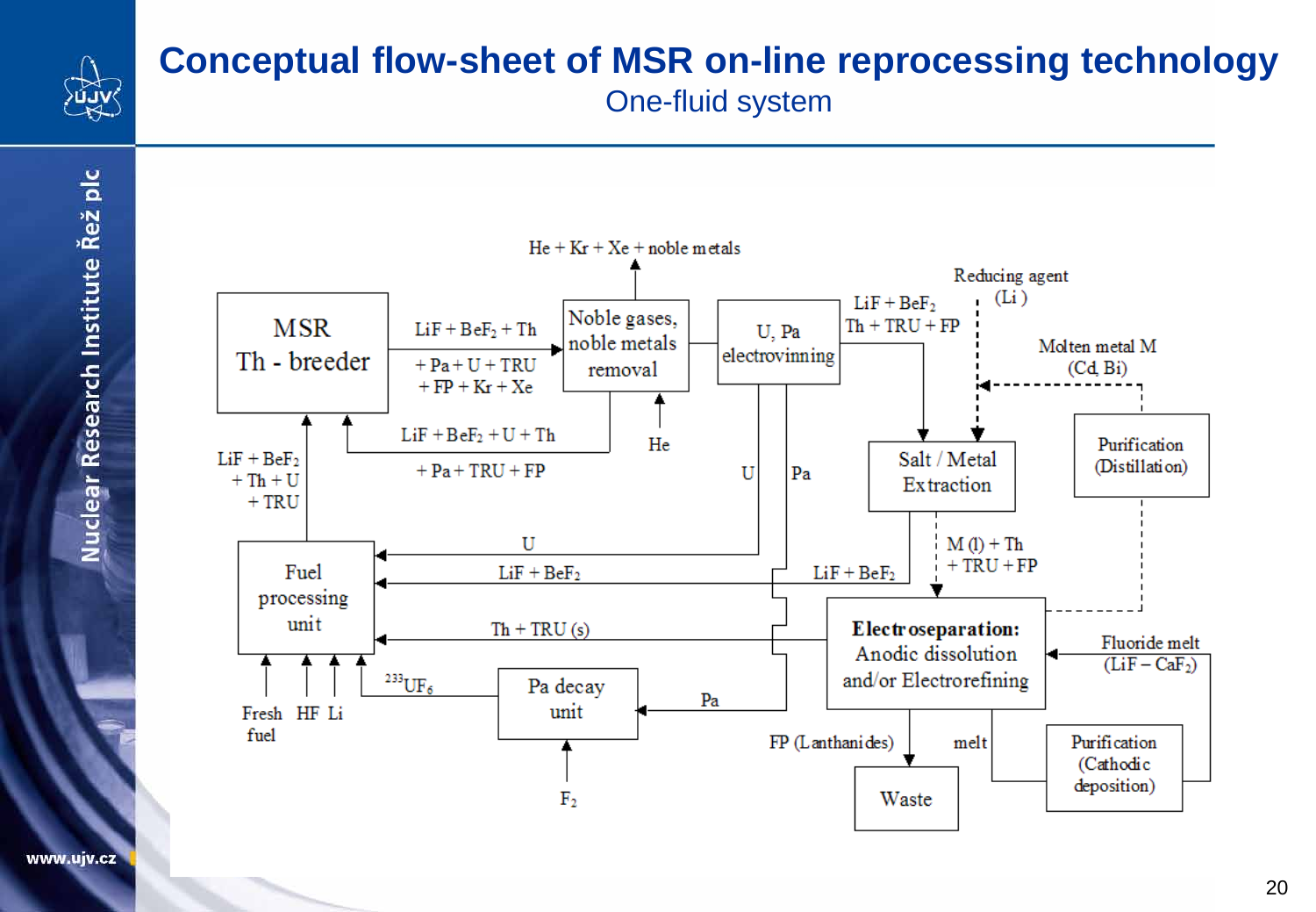

### **Fissile fluid circuit:**

q **To extract neutron poisons represented namely by fission products**

### **Fertile fluid circuit:**

q **To separate freshly breeded fissile material 233U or its precursor 233Pa.**

*As the partitioning technology used for the reprocessing of fissile-fluid circuit could be similar to those proposed for the one-fluid system (evidently without the Pa and Th separation), the partitioning of the fertile fluid circuit could be significantly simplified.*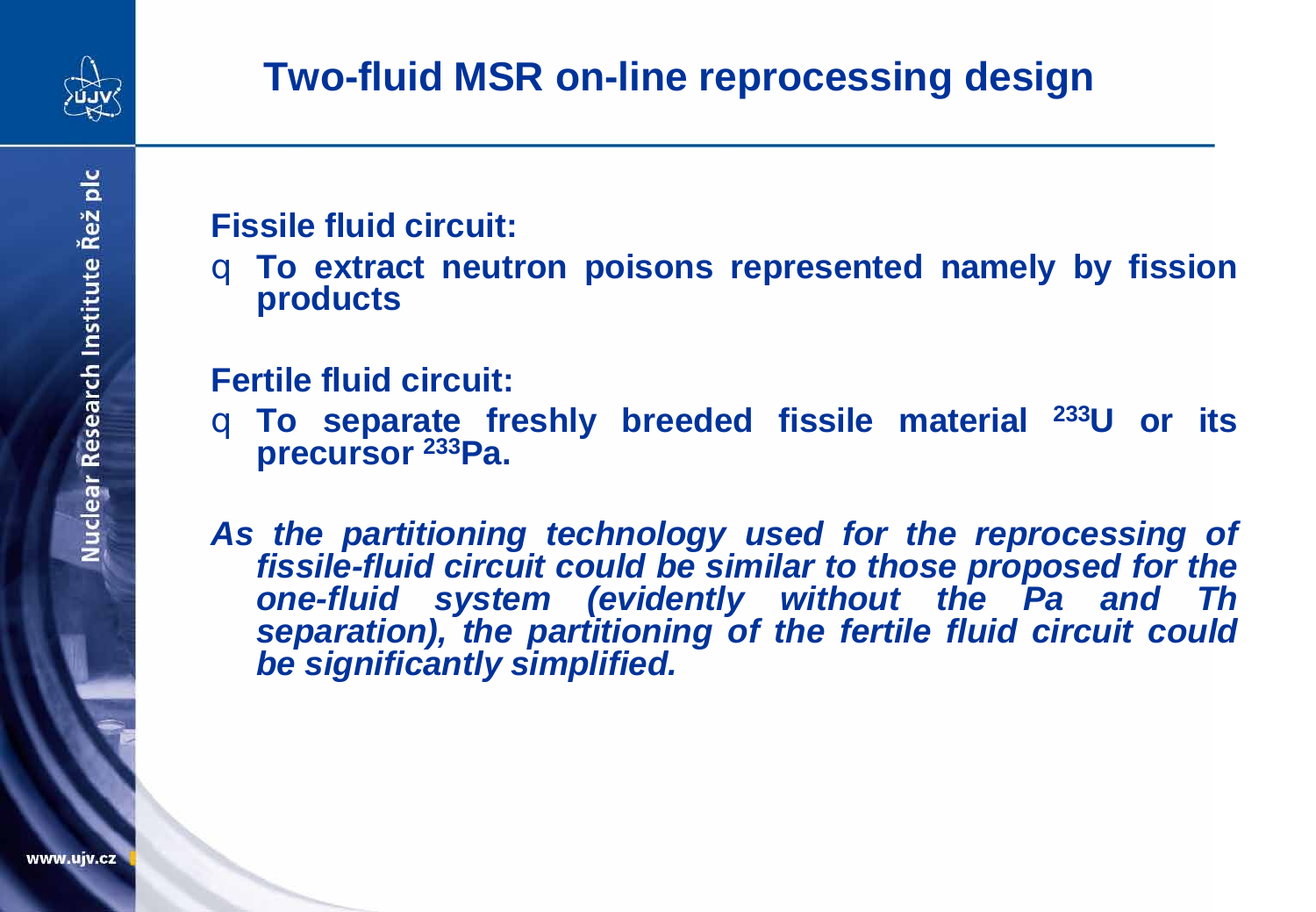

Nuclear Research Institute Řež plc

### **Conceptual flow-sheet of MSR on-line reprocessing technology**

Two-fluid system, fissile fluid circuit

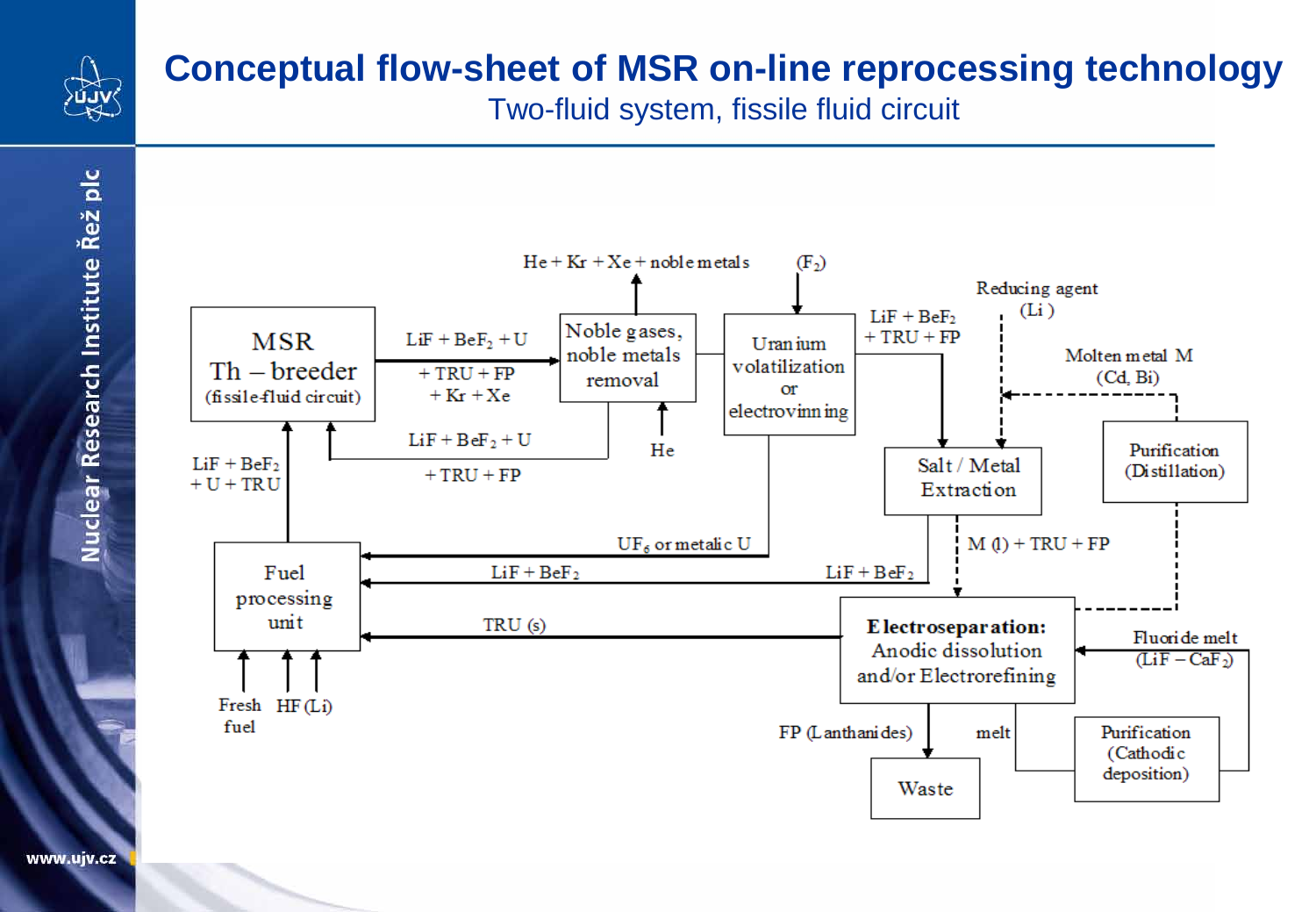

# **Conceptual flow-sheet of MSR on-line reprocessing technology**

Two-fluid system, fertile fluid circuit

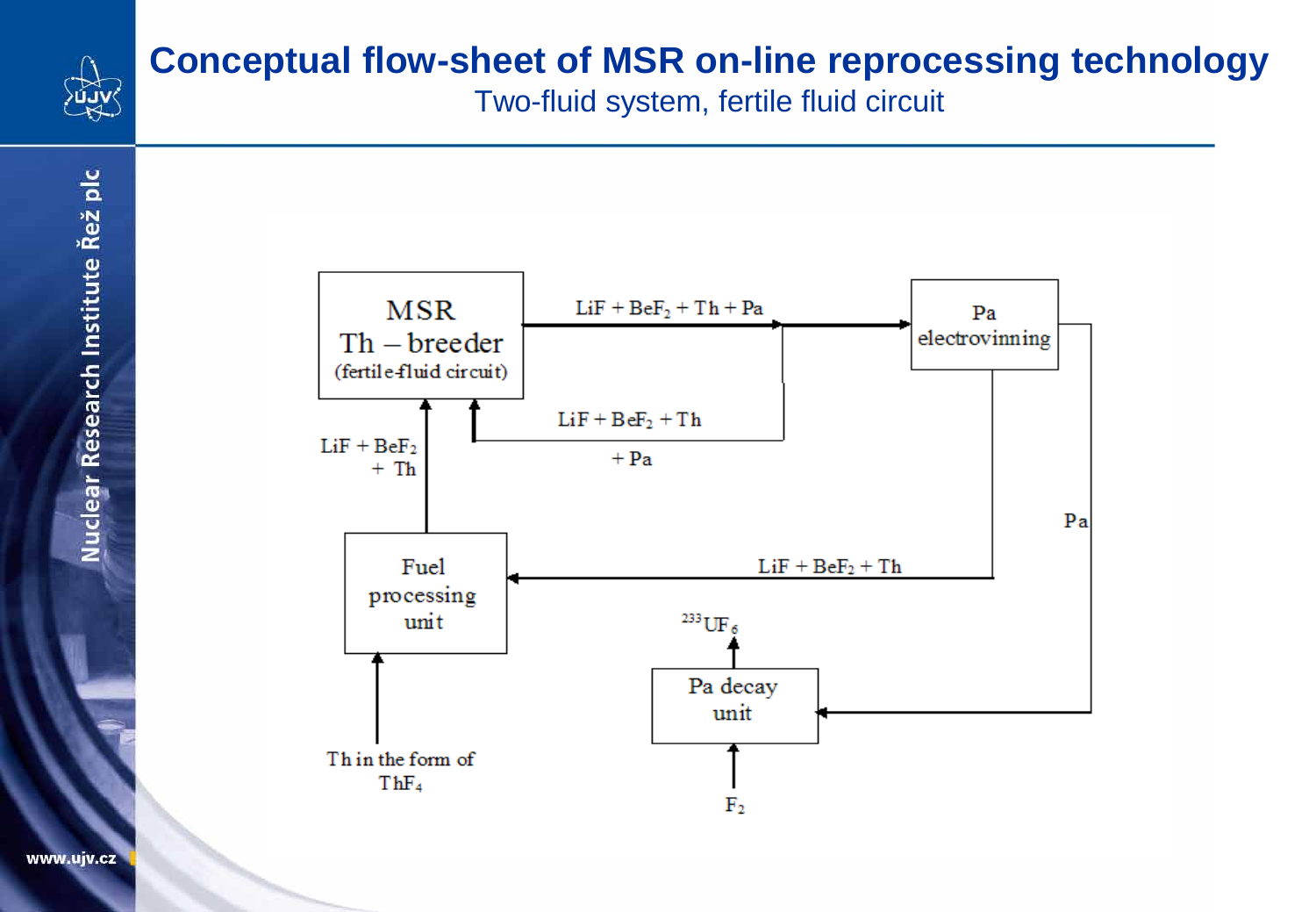

# **Mutual link between reactor physics and chemical technology of on-line reprocessing**

- The mutual link between MSR physics and the on-line reprocessing is extremely strong.
- Instantaneous fissile power affects the capacity of on-line reprocessing; the rate of reprocessing has the retroactive effect on the quantity and concentration of fissile material. The rate of protactinium removal affects the breeding factor of the reactor system.
- Another interconnection between chemistry and reactor physics is based on the fact that fission reaction is oxidative process, which must be chemically compensated to keep reductive conditions in the fuel circuit to minimize corrosion of structural material (nickel alloys).
- If we wish is to maximize the breeding of  $233U$ , then our task is not only to extract protactinium as soon as possible, but also to identify the main neutron poisons among fission products in fuel circuit. It can be done on the basis of their production rates and neutron capture cross section.
- The knowledge of these data can finally determine the technology of chemical partitioning and the details of the conceptual reprocessing flow-sheet.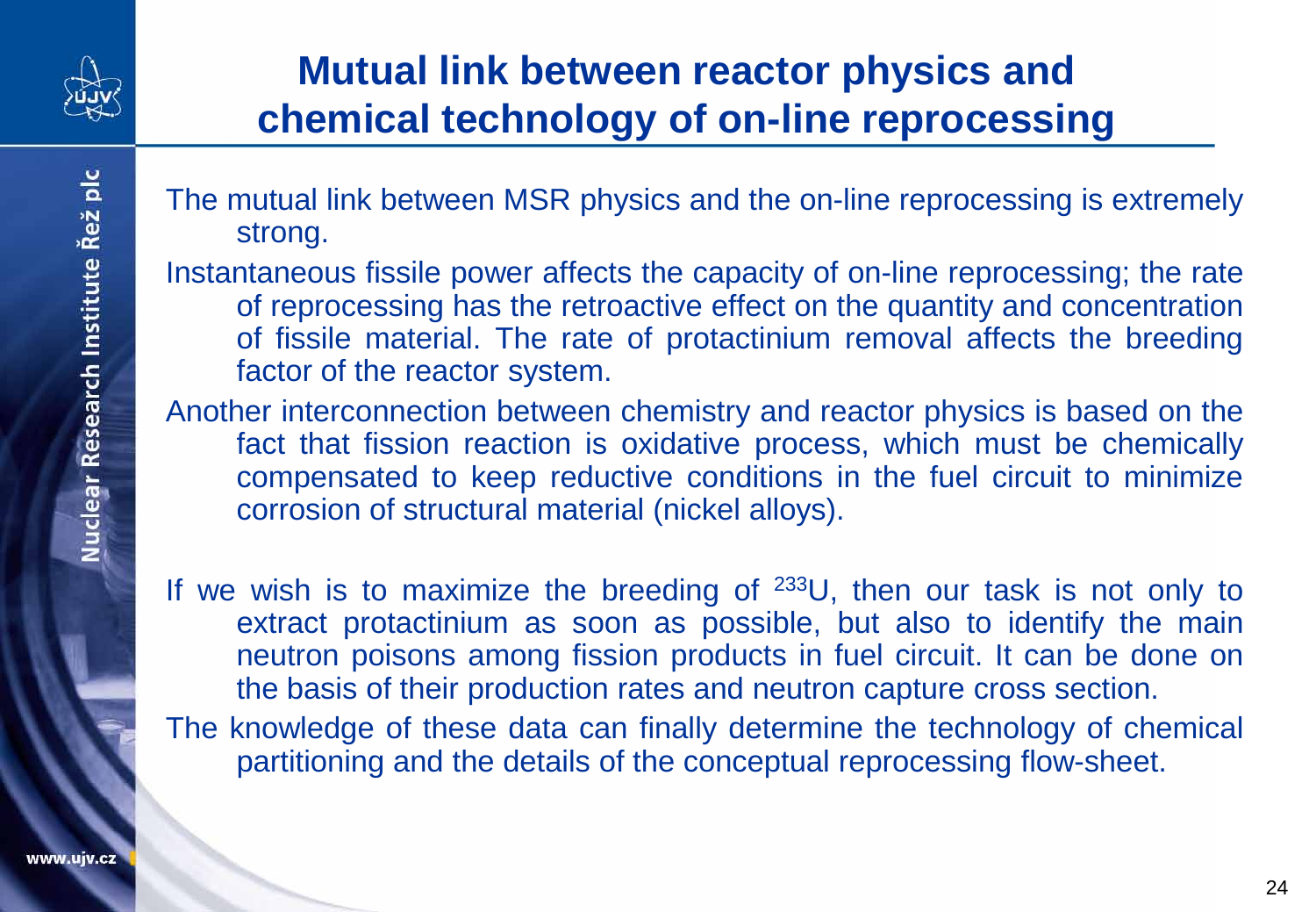

### **Computation made by Monte Carlo code MCNPX v 2.7 with**

### **ENDF/B VII library (two-fluid MSR core configuration)**





Figures: Mass production of main fission products originated from fresh fuel after one-day reactor operation

> Distribution of fission products capture rate leaving the MSR core Distribution of fission products capture rate entering the reprocessing unit



**Study made by Evžen Losa and Milan Štika**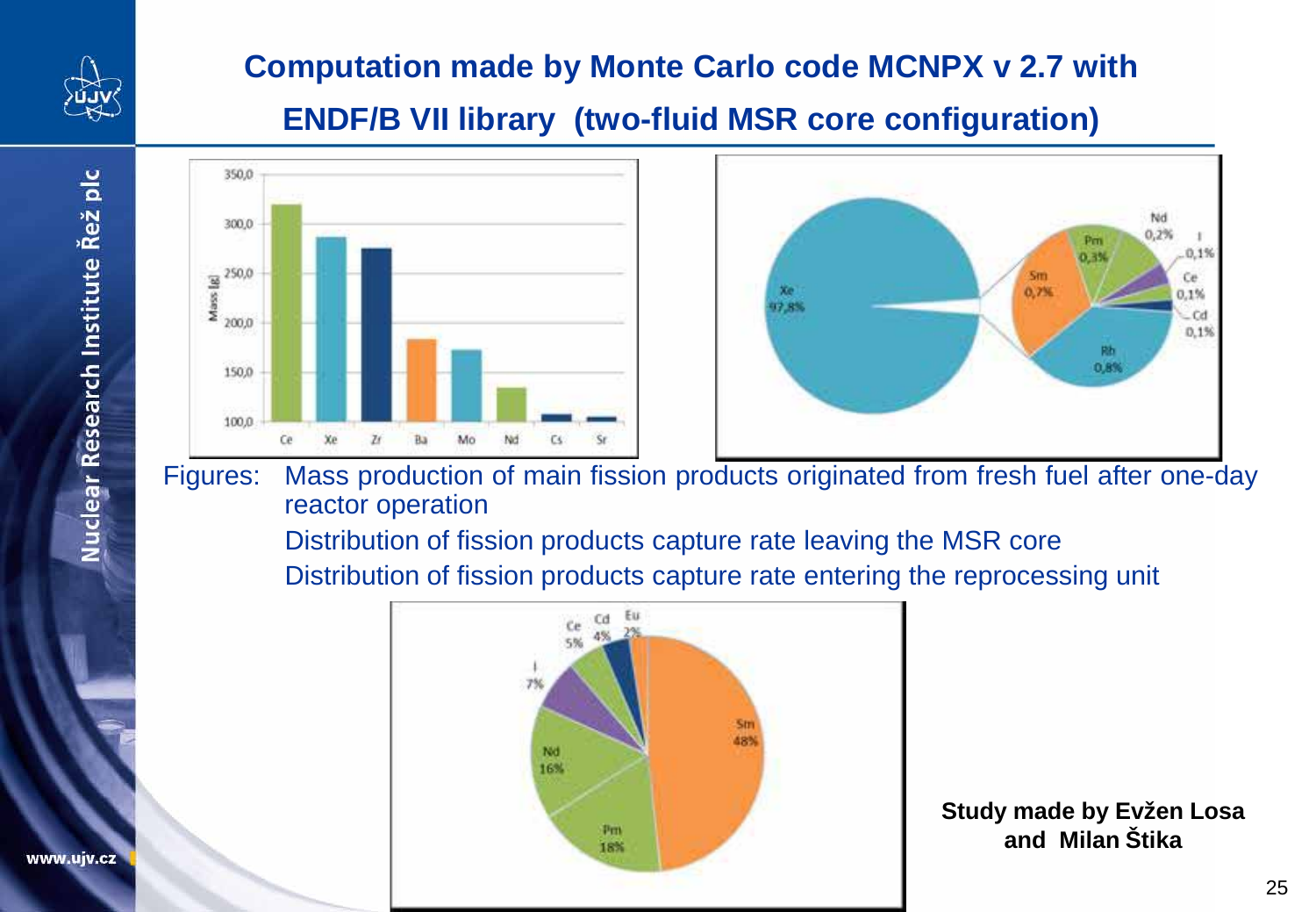

- q **Special attention must be paid to uranium and protactinium management including the protactinium extraction technology. To ensure the highest breeding ratio, Pa removal has to be as fast as possible.**
- q **There are two possibilities how to increase a proliferation resistance and/or physical protection**
	- **1. Denaturation by adding of 238U into the fuel circuit** Þ **a very problematic way, which destroys all benefits of Th –U fuel cycle**
	- **2. Denaturation by mixing of extracted Pa with uranium from the fuel circuit** Þ **a prospective way, which increases the radioactivity of uranium fuel due to mixing of 233U with 234U and especially with 232U producing highly radioactive decay products.**
- q **MSR fuel technology is extremely difficult to master, most steps of the process have to be realized in hot cells, all final technology has to be placed in the reactor site, 233U can be denatured.**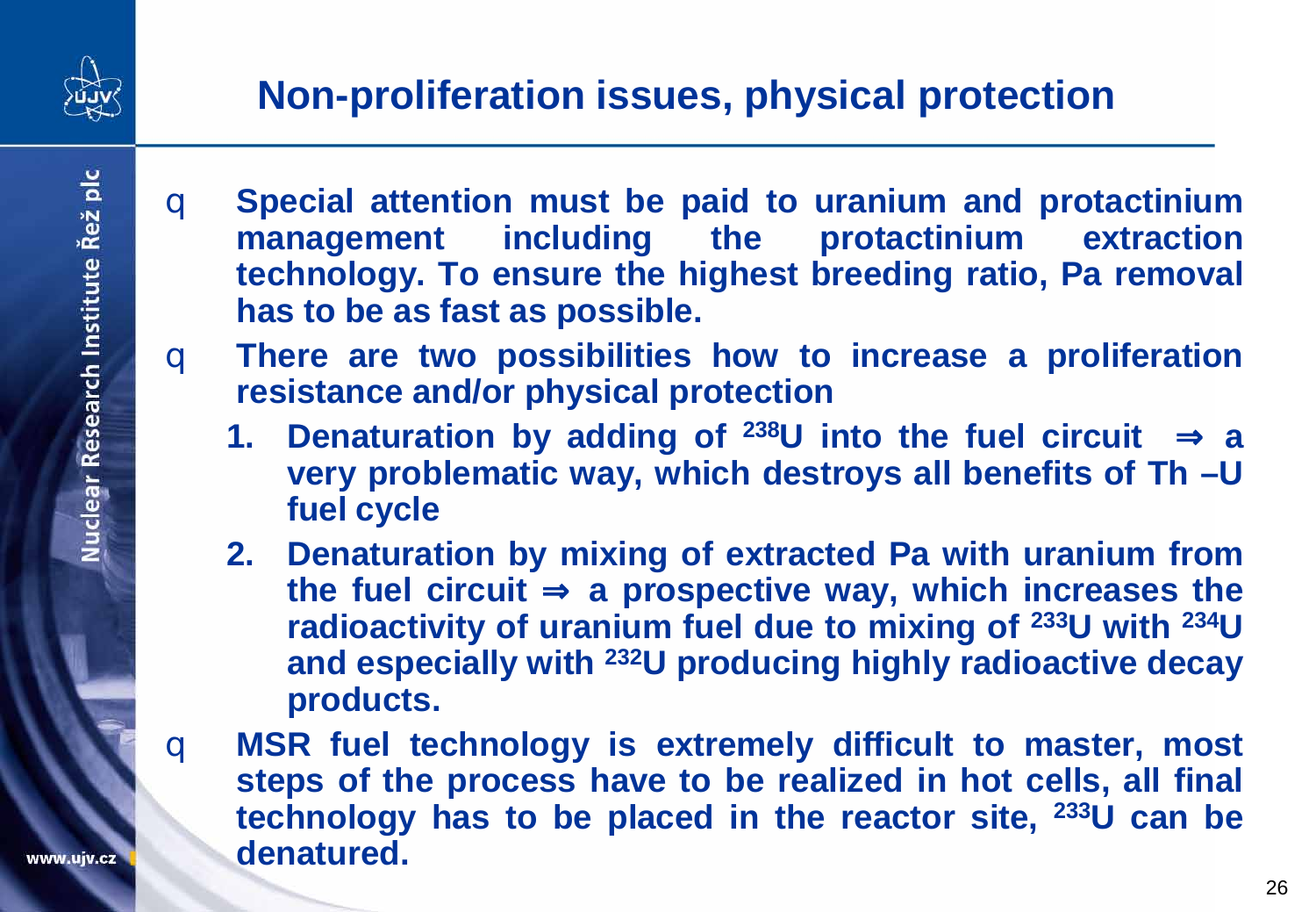

### **Conceptual flow-sheet of MSR on-line reprocessing technology with increased PRPP**

One-fluid system



Nuclear Research Institute Řež plc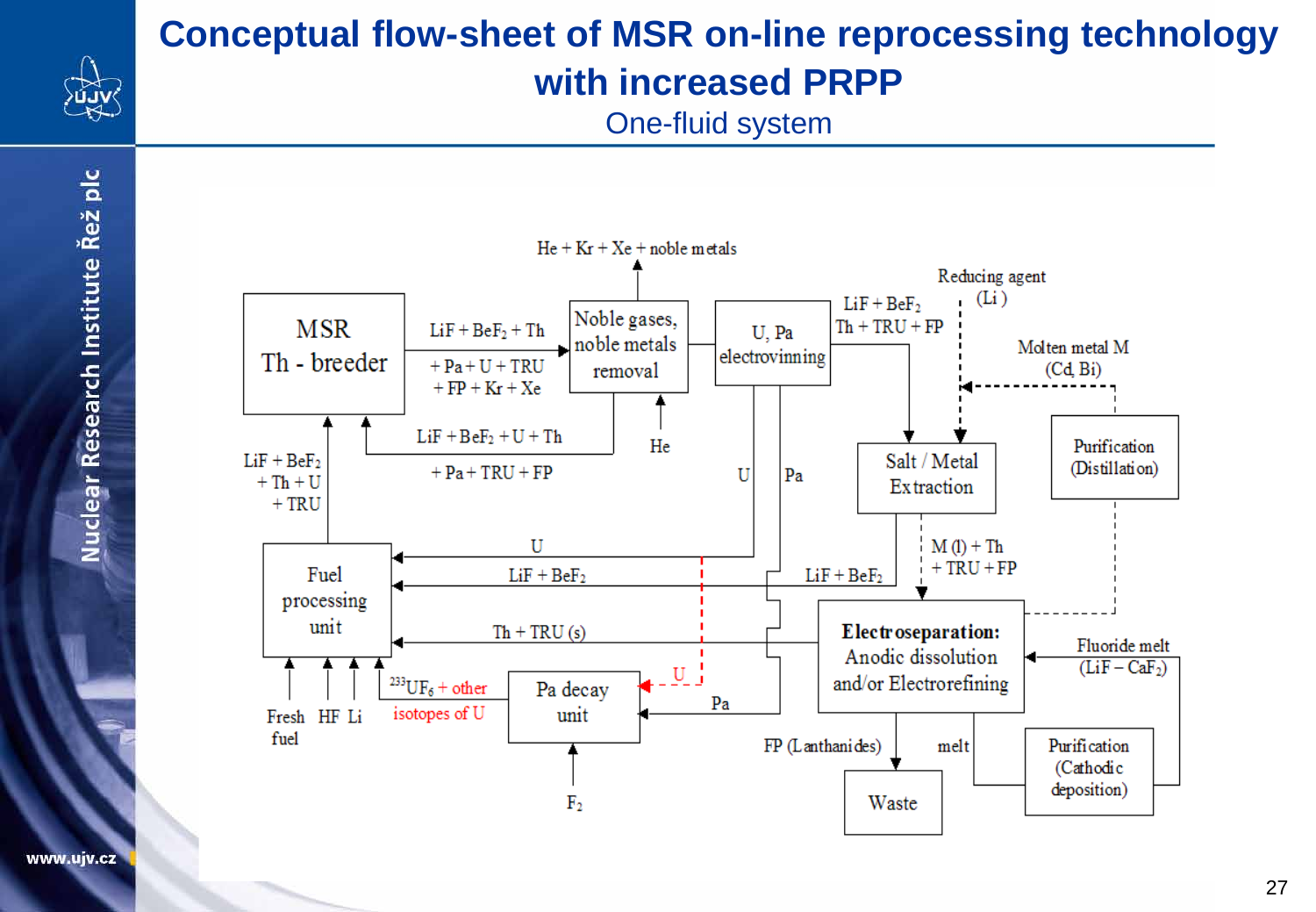

### **Conceptual flow-sheet of MSR on-line reprocessing technology with increased PRPP**

Double-fluid system, fertile fluid circuit



www.ujv.cz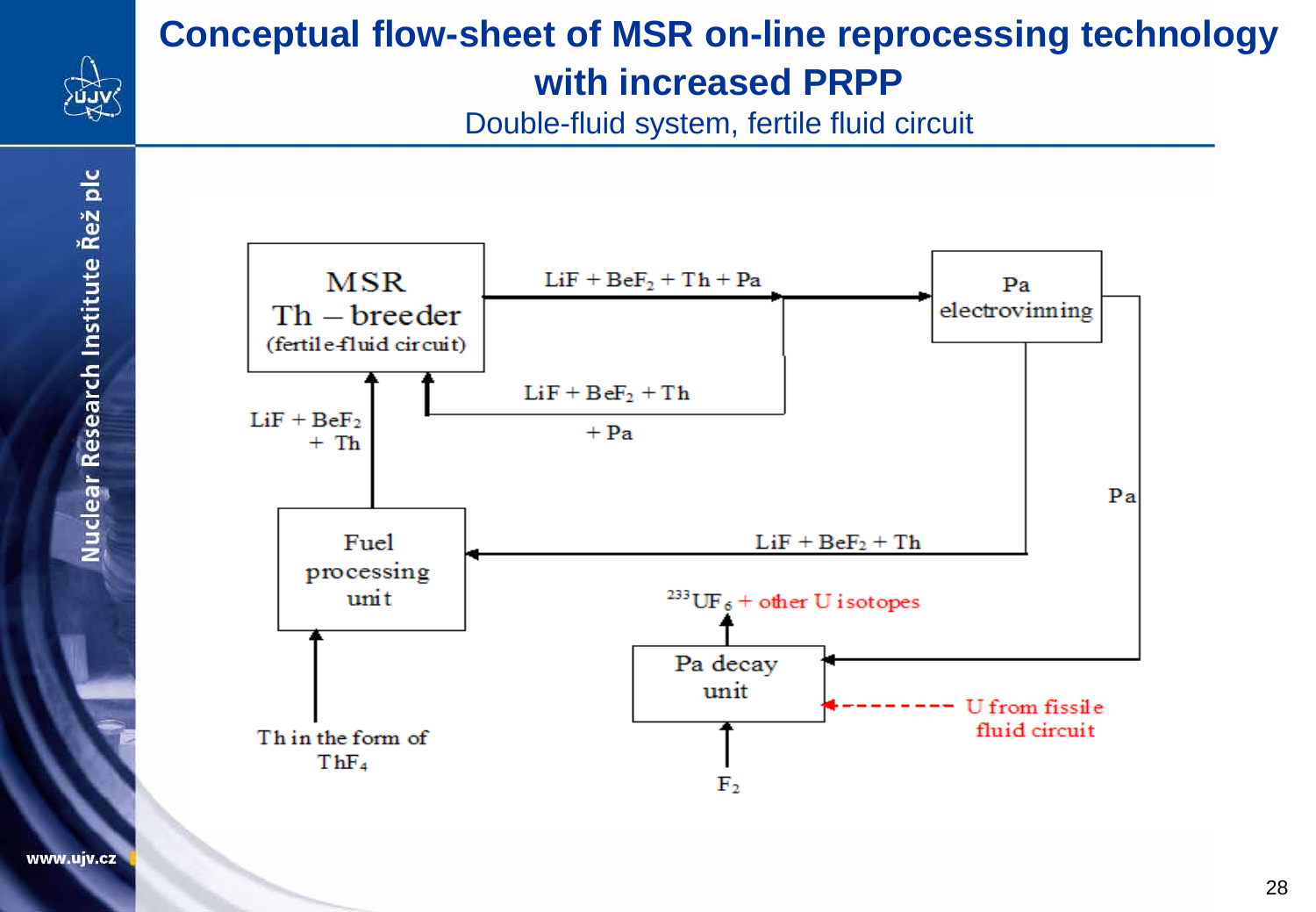

# **Conclusions**

There are two main benefits in using thorium as the MSR fuel:

- **q** Minimizing of long-lived radioactive waste
	- There is practically no production of higher actinides within the  $Th U$ cycle
- q Sustainable development of nuclear power
	- MSR is the reactor type, where the Th-breeding factor can be positive (about 1.04 in "one-fluid system" and more than 1.1 in "two-fluid system" with separated U and Th circuits)



29